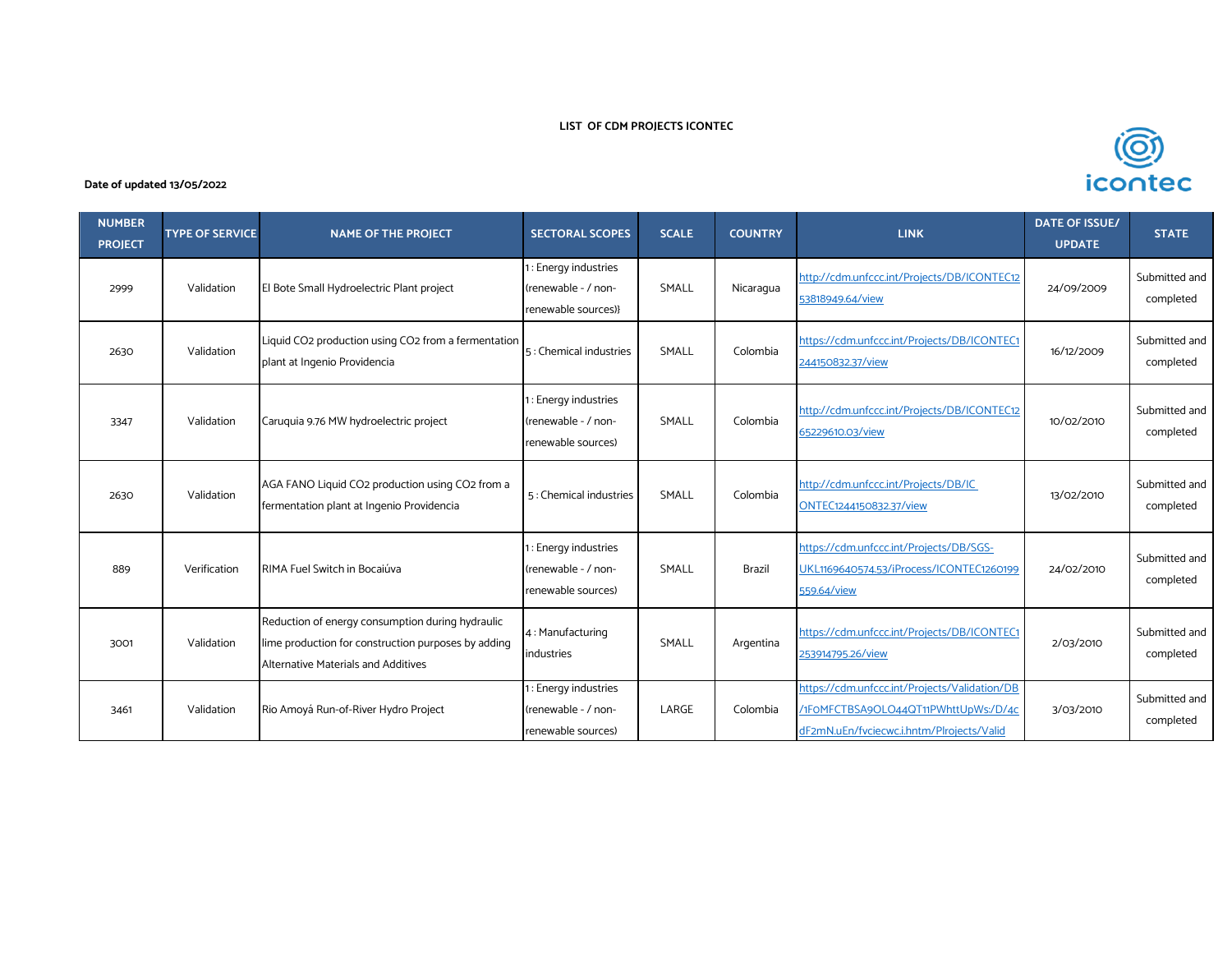| 1428 | Verification | Monomeros nitrous oxide abatement project                                                           | 5: Chemical industries                                                                                   | LARGE | Colombia  | https://cdm.unfccc.int/Projects/DB/D NV-<br>CUK1195123551.05/view                                  | 8/03/2010  | Submitted and<br>completed |
|------|--------------|-----------------------------------------------------------------------------------------------------|----------------------------------------------------------------------------------------------------------|-------|-----------|----------------------------------------------------------------------------------------------------|------------|----------------------------|
| 1411 | Verification | La Cascada 2.3 MW Hydroelectric Project                                                             | 1: Energy industries<br>(renewable - / non-<br>renewable sources)                                        | SMALL | Colombia  | https://cdm.unfccc.int/Projects/DB/DNV-<br>CUK1194339650.07/iProcess/ICONTEC1250525<br>191.79/view | 15/03/2010 | Submitted and<br>completed |
| 4711 | Validation   | ECC methane capture and combustion from AWMS at 13: Waste handling and<br>dairy farms in Mexico - I | disposal                                                                                                 | SMALL | México    | https://cdm.unfccc.int/Projects/DB/ICONTEC1<br>303155063.0/view                                    | 25/04/2010 | Submitted and<br>completed |
| 5935 | Validation   | Macano Small Hydro Power Plant                                                                      | 1: Energy industries<br>(renewable - / non-<br>renewable sources)                                        | SMALL | Panamá    | https://cdm.unfccc.int/Projects/DB/ICONTEC1<br>332430730.72/view                                   | 4/06/2010  | Submitted and<br>completed |
| 4640 | Validation   | Methane Gas Capture and Fuel Switching at Compañía<br>Argentina de Levaduras S.A.I.C. Plant Project | 1 : Energy industries<br>(renewable - / non-<br>renewable sources)<br>13: Waste handling and<br>disposal | SMALL | Argentina | https://cdm.unfccc.int/Projects/DB/ICONTEC1<br>301667222.02/view                                   | 8/06/2010  | Submitted and<br>completed |
| 4298 | Validation   | Paysandú Clean Energy                                                                               | 1: Energy industries<br>(renewable - / non-<br>renewable sources)<br>13: Waste handling and<br>disposal  | SMALL | Uruguay   | https://cdm.unfccc.int/Projects/DB/ICONTEC1<br>293209341.75/view                                   | 5/07/2010  | Submitted and<br>completed |
| 4324 | Validation   | Montenegro Landfill Gas Recovery and Flaring                                                        | 13: Waste handling and<br>disposal                                                                       | SMALL | Colombia  | https://cdm.unfccc.int/Projects/DB/ICONTEC1<br>293742150.86/view                                   | 14/09/2010 | Submitted and<br>completed |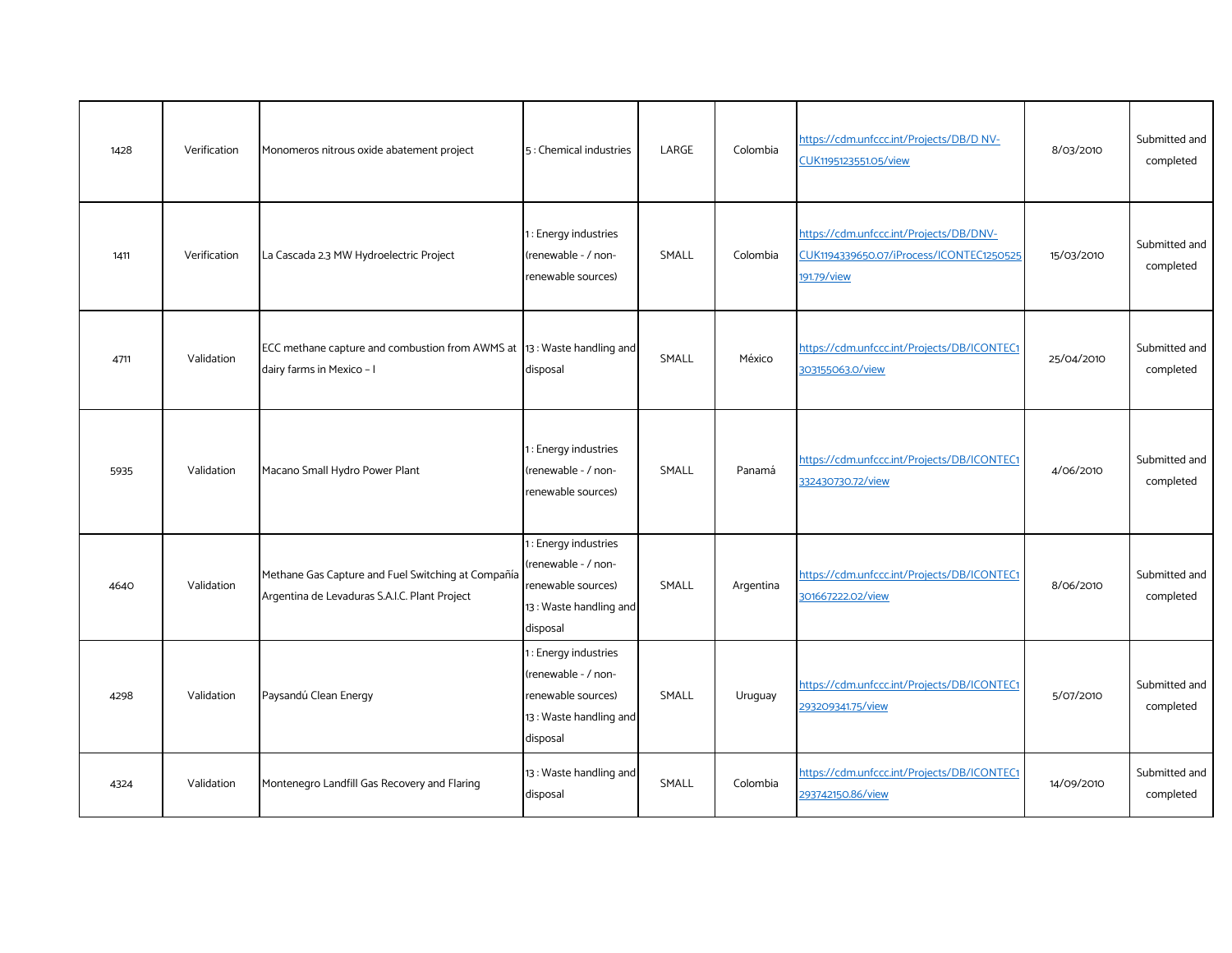| 4424 | Validation   | Pirqua Landfill Gas Recovery and Flaring     | 13: Waste handling and<br>disposal                                      | SMALL | Colombia   | https://cdm.unfccc.int/Projects/DB/ICONTEC1<br>296326417.18/view                                   | 14/09/2010 | Submitted and<br>completed |
|------|--------------|----------------------------------------------|-------------------------------------------------------------------------|-------|------------|----------------------------------------------------------------------------------------------------|------------|----------------------------|
| 4423 | Validation   | Monteria Landfill Gas Recovery and Flaring   | 13: Waste handling and<br>disposal                                      | SMALL | Colombia   | https://cdm.unfccc.int/Projects/DB/ICONTEC1<br>296306920.79/view                                   | 14/09/2010 | Submitted and<br>completed |
| 4201 | Validation   | La Calera Biodigesters Project               | r. Energy maustnes<br>renewable - / non-<br>renewable sources)          | SMALL | Perú       | http://cdm.unfccc.int/Projects/DB/ICONTEC12<br>91646006.18/view                                    | 7/12/2010  | Submitted and<br>completed |
| 2585 | Verification | Fertinal Nitrous Oxide Abatement Project     | 5: Chemical industries                                                  | LARGE | México     | https://cdm.unfccc.int/Projects/DB/DNV-<br>CUK1242393138.57/iProcess/ICONTEC1284466<br>594.22/view | 22/12/2010 | Submitted and<br>completed |
| 541  | Verification | La Joya Hidroelectric project                | 1: Energy industries<br>(renewable - / non-<br>renewable sources)       | LARGE | Costa Rica | https://cdm.unfccc.int/Projects/DB/AENOR115<br>4424472.86/iProcess/ICONTEC1277821416.92/v<br>ew    | 23/12/2010 | Submitted and<br>completed |
| 4298 | Validation   | Paysandú Clean Energy                        | <u>. Lileigy liluusules</u><br>renewable - / non-<br>renewable sources) | SMALL | Uruguay    | http://cdm.unfccc.int/Projects/DB/IC<br>ONTEC1293209341.75/view                                    | 27/12/2010 | Submitted and<br>completed |
| 4324 | Validation   | Montenegro Landfill Gas Recovery and Flaring | 13: Waste handling and<br>disposal                                      | SMALL | Colombia   | http://cdm.unfccc.int/Projects/DB/IC<br>ONTEC1293742150.86/view                                    | 29/01/2011 | Submitted and<br>completed |
| 4423 | Validation   | Monteria Landfill Gas Recovery and Flaring   | 13: Waste handling and<br>disposal                                      | SMALL | Colombia   | http://cdm.unfccc.int/Projects/DB/IC<br>ONTEC1296306920.79/view                                    | 29/01/2011 | Submitted and<br>completed |
| 4424 | Validation   | Pirqua Landfill Gas Recovery and Flaring     | 13: Waste handling and<br>disposal                                      | SMALL | Colombia   | http://cdm.unfccc.int/Projects/DB/IC<br>ONTEC1296326417.18/view                                    | 29/01/2011 | Submitted and<br>completed |
| 4957 | Validation   | Securitization and Carbon Sinks Project      | 14 : Afforestation and<br>reforestation                                 | LARGE | Chile      | https://cdm.unfccc.int/Projects/DB/ICONTEC1<br>309467081.51/view                                   | 31/01/2011 | Submitted and<br>completed |
| 5025 | Validation   | Tunjita Diversion Hydroelectric Project      | . Lilelyy industries<br>(renewable - / non-<br>renewable sources)       | LARGE | Colombia   | https://cdm.unfccc.int/Projects/DB/ICONTEC1<br>310761913.04/view                                   | 28/02/2011 | Submitted and<br>completed |
| 5071 | Validation   | La Vegona Hydroelectric project              | : Energy industries<br>renewable - / non-<br>renewable sources)         | LARGE | Honduras   | https://cdm.unfccc.int/Projects/DB/ICONTEC1<br>312228534.23/view                                   | 4/03/2011  | Submitted and<br>completed |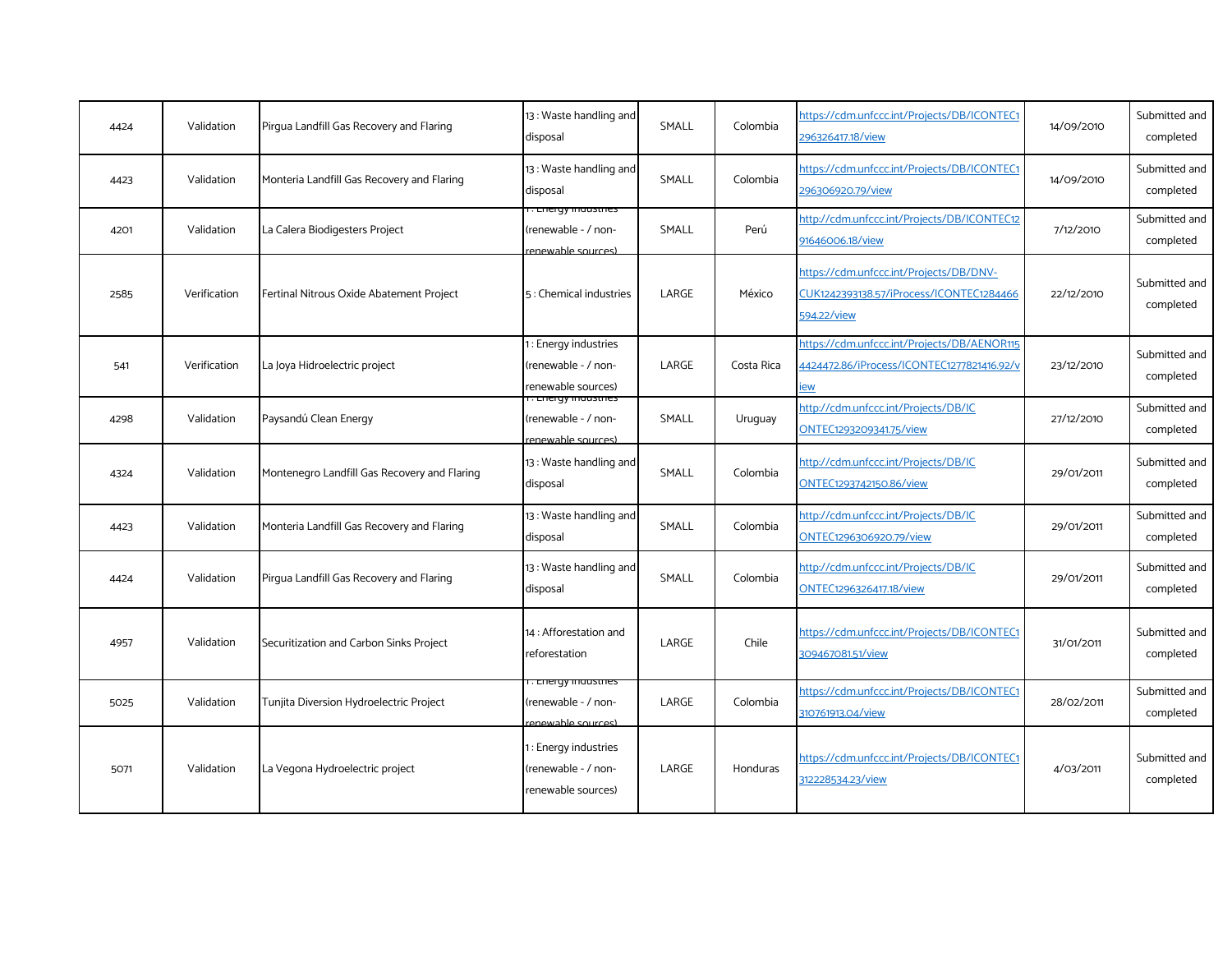| 1066  | Verification | Tres Valles Cogeneration Project                                                                    | . Liieigy industries<br>(renewable - / non-<br>enewable sources)                            | LARGE | Honduras  | http://cdm.unfccc.int/Projects/DB/DNV-<br>CUK1175318623.22/view                    | 14/03/2011 | Submitted and<br>completed |
|-------|--------------|-----------------------------------------------------------------------------------------------------|---------------------------------------------------------------------------------------------|-------|-----------|------------------------------------------------------------------------------------|------------|----------------------------|
| 4640  | Validation   | Methane Gas Capture and Fuel Switching at Compañía<br>Argentina de Levaduras S.A.I.C. Plant Project | 1: Energy industries<br>(renewable - / non-<br>renewable sources)<br>13: Waste handling and | SMALL | Argentina | http://cdm.unfccc.int/Projects/DB/IC<br>ONTEC1301667222.02/view                    | 1/04/2011  | Submitted and<br>completed |
| 4711  | Validation   | ECC methane capture and combustion from<br>AWMS at dairy farms in Mexico - I                        | 13: Waste handling and<br>disposal                                                          | SMALL | México    | http://cdm.unfccc.int/Projects/DB/ICONTEC13<br>03155063.0/view                     | 19/04/2011 | Submitted and<br>completed |
| 2667  | Verification | Biogas Project, Olmeca III, Tecun Uman                                                              | . Energy mausures<br>(renewable - / non-<br>enewable sources)                               | SMALL | Guatemala | https://cdm.unfccc.int/Projects/DB/SGS-<br>JKL1244558254.22/view                   | 8/06/2011  | Submitted and<br>completed |
| 6301  | Validation   | Reforestation of degraded/degrading land in the<br>Caribbean Savannah of Colombia                   | 14 : Afforestation and<br>reforestation                                                     | LARGE | Colombia  | https://cdm.unfccc.int/Projects/DB/ICONTEC1<br>338319648.79/view                   | 25/06/2011 | Submitted and<br>completed |
| 4957  | Validation   | Securitization and Carbon Sinks Project                                                             | 14 : Afforestation and<br>reforestation                                                     | LARGE | Chile     | http://cdm.unfccc.int/Projects/DB/ICONTEC13<br>09467081.51/view                    | 30/06/2011 | Submitted and<br>completed |
| 5025  | Validation   | Tunjita Diversion Hydroelectric Project                                                             | r. Energy maastnes<br>(renewable - / non-<br>renewable sources)                             | LARGE | Colombia  | 5EFOB3B61Z94PCMRI6TEF60htOtp1Rs:5//Bc<br>(dlm/viuenwf.chctcm.inl.t/Projects/Valid) | 18/07/2011 | Submitted and<br>completed |
| 5292  | Validation   | Installation of a high-pressure/high-efficiency bagasse<br>boiler to cogenerate heat and power      | 1: Energy industries<br>(renewable - / non-<br>renewable sources)                           | LARGE | Argentina | https://cdm.unfccc.int/Projects/DB/ICONTEC1<br>317237557.86/view                   | 29/07/2011 | Submitted and<br>completed |
| 5069  | Validation   | Chamelecón 280 Hydroelectric project                                                                | r. Energy muusunes<br>(renewable - / non-<br>reneredy a sources                             | SMALL | Honduras  | https://cdm.unfccc.int/Projects/DB/ICONTEC1<br>312225074.48/view                   | 1/08/2011  | Submitted and<br>completed |
| 5071  | Validation   | La Vegona Hydroelectric project                                                                     | (renewable - / non-<br>enewable sources)                                                    | LARGE | Honduras  | http://cdm.unfccc.int/Projects/DB/ICONTEC13<br>12228534.23/view                    | 1/08/2011  | Submitted and<br>completed |
| 10171 | Validation   | Toachi - Pilaton Hydroelectric Project                                                              | : Energy industries<br>(renewable - / non-<br>renewable sources)                            | LARGE | Ecuador   | https://cdm.unfccc.int/Projects/DB/ICONTEC1<br>436218324.68/view                   | 8/09/2011  | Submitted and<br>completed |
| 5292  | Validation   | Installation of a high-pressure/high-efficiency<br>bagasse boiler to cogenerate heat and power      | i . Energy industries<br>renewable - / non-<br>renewable sources)                           | LARGE | Argentina | http://cdm.unfccc.int/Projects/DB/ICONTEC13<br>17237557.86/view                    | 28/09/2011 | Submitted and<br>completed |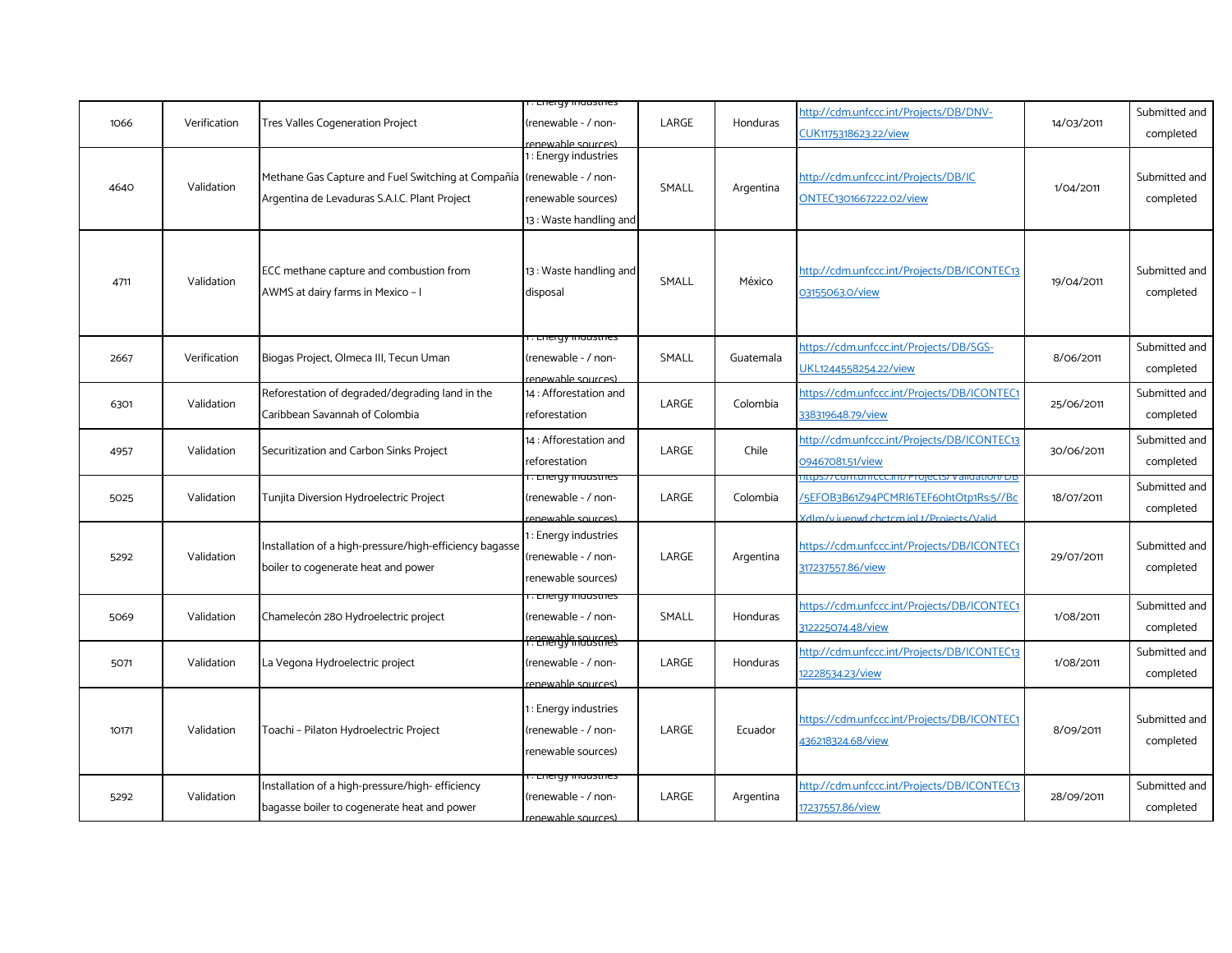| 1509 | Verification                                  | Biogas energy plant from palm oil mill effluent                                                   | 1: Energy industries<br>(renewable - / non-                                             | SMALL | Guatemala     | https://cdm.unfccc.int/Projects/DB/AENOR12<br>00322786.97/view                                 | 13/10/2011 | Submitted and<br>completed |
|------|-----------------------------------------------|---------------------------------------------------------------------------------------------------|-----------------------------------------------------------------------------------------|-------|---------------|------------------------------------------------------------------------------------------------|------------|----------------------------|
| 950  | Verification                                  | più energy in General Deneza<br>-Electric power generation from peanut hull and<br>unflower husk- | <u>. Liferay industries</u><br>(renewable - / non-<br>renewable sources)                | SMALL | Argentina     | https://cdm.unfccc.int/Projects/DB/D NV-<br>CUK1171603357.56/view                              | 23/11/2011 | Submitted and<br>completed |
| 1198 | /enncation and<br>post-registration<br>change | Co-composting of organic residues in ORO ROJO's<br>Palm Oil Mill at Sabana de Torres, Colombia    | 13: Waste handling and<br>disposal                                                      | SMALL | Colombia      | /CD7JLIZO3T4RTOF6OY4ZWJD22P8NP7/view.                                                          | 25/11/2011 | Submitted and<br>completed |
| 194  | Verification                                  | Jepirachi Wind Power Project                                                                      | . Energy mausures<br>(renewable - / non-                                                | LARGE | Colombia      | https://cdm.unfccc.int/Projects/DB/SGS-<br>UKL1135244574.04/view                               | 7/12/2011  | Submitted and<br>completed |
| 6534 | Validation                                    | Ferreira Gomes Hydro Power Plant CDM Project                                                      | renewable sources)<br>1: Energy industries<br>(renewable - / non-<br>renewable sources) | LARGE | <b>Brazil</b> | https://cdm.unfccc.int/Projects/DB/ICONTEC1<br>340827599.88/view                               | 30/12/2011 | Submitted and<br>completed |
| 6503 | Validation                                    | Improving energy efficiency in a new Gas Plant in<br>Gibraltar - Colombia                         | 3: Energy demand                                                                        | SMALL | Colombia      | http://cdm.unfccc.int/Projects/DB/ICONTEC13<br>40658957.41/view                                | 19/01/2012 | Submitted and<br>completed |
| 6193 | Validation                                    | Energy efficiency at Malvinas Gas Plant                                                           | . Energy muusules<br>(renewable - / non-<br>renewable sources)                          | LARGE | Perú          | https://cdm.unfccc.int/Projects/DB/ICONTEC1<br>336596201.6/view                                | 1/02/2012  | Submitted and<br>completed |
| 8759 | Renewal of<br>crediting period                | Providencia III: 9.11MW Small Hydro Power Generation<br>Plant                                     | : Energy industries<br>renewable - / non-<br>renewable sources)                         | SMALL | Colombia      | https://cdm.unfccc.int/Projects/DB/ICONTEC1<br>355437778.59/view                               | 2/02/2012  | Submitted and<br>completed |
| 7633 | Validation                                    | BRASILM 1 - Avoidance of Methane Emissions through<br>Composting of Manure Waste                  | . Energy muusules<br>renewable - / non-<br>rener able sources                           | SMALL | Brazil        | https://cdm.unfccc.int/Projects/DB/ICONTEC1<br>349712614.92/view                               | 17/02/2012 | Submitted and<br>completed |
| 6210 | Validation                                    | Marañon Hydroelectric Project                                                                     | renewable - / non-<br>enewable sources)                                                 | LARGE | Perú          | https://cdm.unfccc.int/Projects/DB/ICONTEC1<br>336744064.29/view                               | 9/03/2012  | Submitted and<br>completed |
| 5935 | Validation                                    | Macano Small Hydro Power Plant                                                                    | 1: Energy industries<br>(renewable - / non-<br>renewable sources)                       | SMALL | Panamá        | https://cdm.unfccc.int/Projects/Validation/DB<br>/KWDoVRHZRR7MSAK3SK8LCBoKWK9MXZ/<br>view.html | 22/03/2012 | Submitted and<br>completed |
| 6210 | Validation                                    | Marañon Hydroelectric Project                                                                     | 1: Energy industries<br>renewable - / non-<br>renewable sources)                        | LARGE | Perú          | https://cdm.unfccc.int/Projects/DB/I<br>CONTEC1336744064.29/view                               | 8/05/2012  | Submitted and<br>completed |
| 6193 | Validation                                    | Energy efficiency at Malvinas Gas Plant                                                           | : Energy industries<br>renewable - / non-<br>renewable sources)                         | LARGE | Perú          | http://cdm.unfccc.int/Projects/DB/ICONTEC13<br>36596201.6/view                                 | 9/05/2012  | Submitted and<br>completed |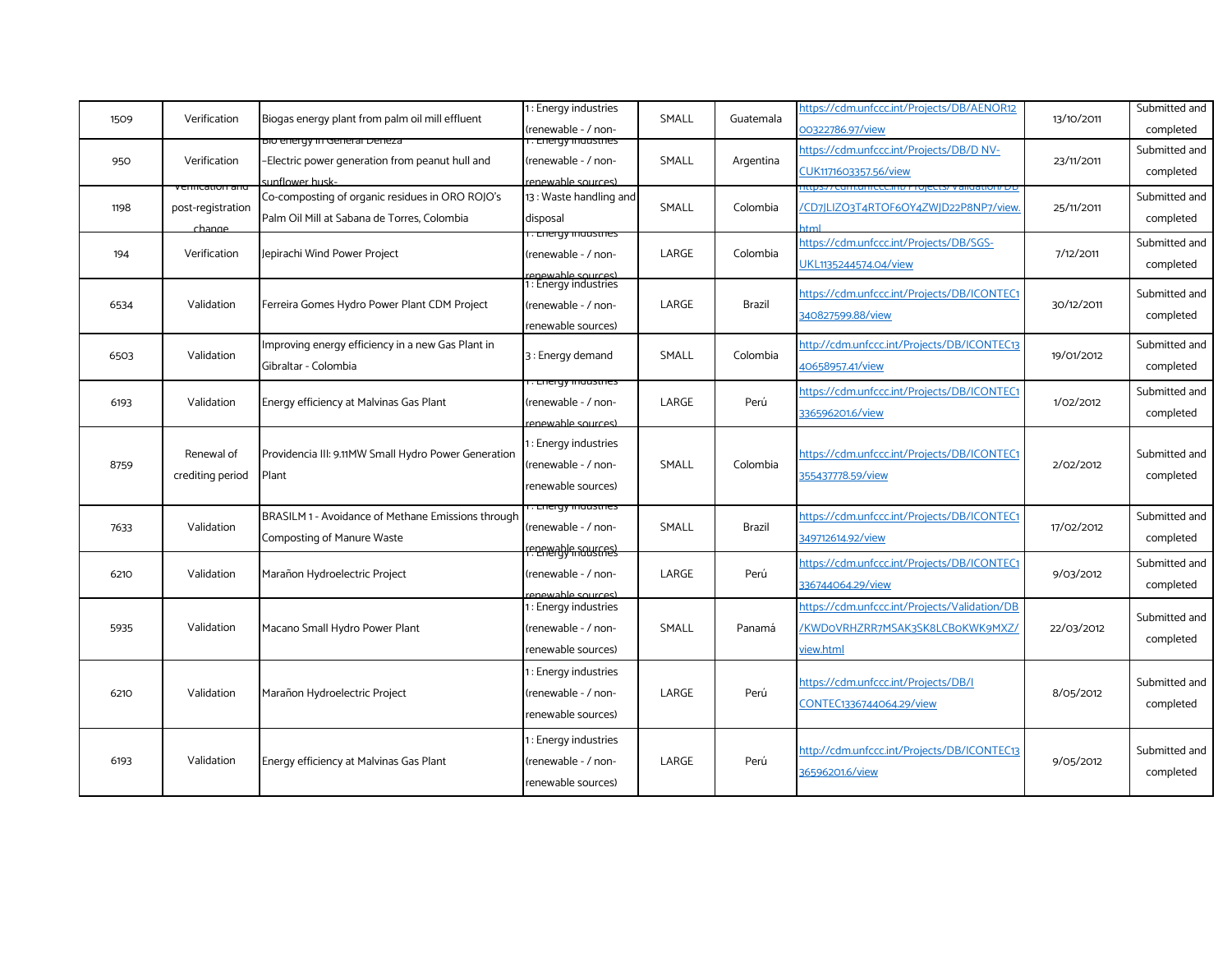| 6713 | Validation                         | <b>EKO Electric Vehicles, India</b>                                              | 7: Transporte                                                                                | SMALL | India    | https://cdm.unfccc.int/Projects/DB/ICONTEC1<br>342536159.72/view  | 11/05/2012 | Submitted and<br>completed |
|------|------------------------------------|----------------------------------------------------------------------------------|----------------------------------------------------------------------------------------------|-------|----------|-------------------------------------------------------------------|------------|----------------------------|
| 6712 | Validation                         | Electrotherm Electric Vehicles, India                                            | 7: Transporte                                                                                | SMALL | India    | https://cdm.unfccc.int/Projects/DB/ICONTEC1<br>342534379.52/view  | 11/05/2012 | Submitted and<br>completed |
| 6711 | Validation                         | Hero electric vehicles                                                           | 7: Transporte                                                                                | SMALL | India    | https://cdm.unfccc.int/Projects/DB/ICONTEC1<br>342532666.79/view  | 11/05/2012 | Submitted and<br>completed |
| 6708 | Validation                         | Lohia Auto Industries Electric Vehicles, India                                   | 7: Transporte                                                                                | SMALL | India    | https://cdm.unfccc.int/Projects/DB/ICONTEC1<br>342527038.69/view  | 11/05/2012 | Submitted and<br>completed |
| 6301 | Validation                         | Reforestation of degraded/degrading land in<br>theCaribbean Savannah of Colombia | 14 : Afforestation and<br>reforestation                                                      | LARGE | Colombia | http://cdm.unfccc.int/Projects/DB/ICONTEC13<br>38319648.79/view   | 15/05/2012 | Submitted and<br>completed |
| 7280 | Validation                         | Thuan Nhien PhongWind Farm                                                       | : Energy industries<br>(renewable - / non-<br>renewable sources)                             | LARGE | Viet Nam | https://cdm.unfccc.int/Projects/DB/ICONTEC1<br>347549044.44/view  | 18/05/2012 | Submitted and<br>completed |
| 7279 | Validation                         | Phuong Mai 3 Wind Power Project                                                  | I: Energy industries<br>(renewable - / non-<br>renewable sources)                            | LARGE | Viet Nam | https://cdm.unfccc.int/Projects/DB/ICONTEC1<br>347544560.36/view  | 18/05/2012 | Submitted and<br>completed |
| 7158 | Validation                         | N2O Abatement at Austin Bacis Mexico Nitric Acid<br>Plant                        | 5 : Chemical industries                                                                      | LARGE | México   | https://cdm.unfccc.int/Projects/DB/ICONTEC1<br>346446226.38/view  | 31/05/2012 | Submitted and<br>completed |
| 122  | Verification                       | Agua Fresca Multipurpose and Environmental<br>Services                           | 1: Energy industries<br>(renewable - / non-<br>renewable sources)                            | SMALL | Colombia | https://cdm.unfccc.int/Projects/DB/D NV-<br>CUK1132831273.89/view | 19/06/2012 | Submitted and<br>completed |
| 896  | <b>CREDITING</b><br>PERIOD RENEWAL | Cervecería Hondureña Methane Capture Project                                     | i: Eriergy maustries<br>(renewable - / non-<br>renewable sources)<br>13 : Waste handling and | SMALL | Honduras | https://cdm.unfccc.int/Projects/DB/D NV-<br>CUK1169709158.08/view | 25/06/2012 | Submitted and<br>completed |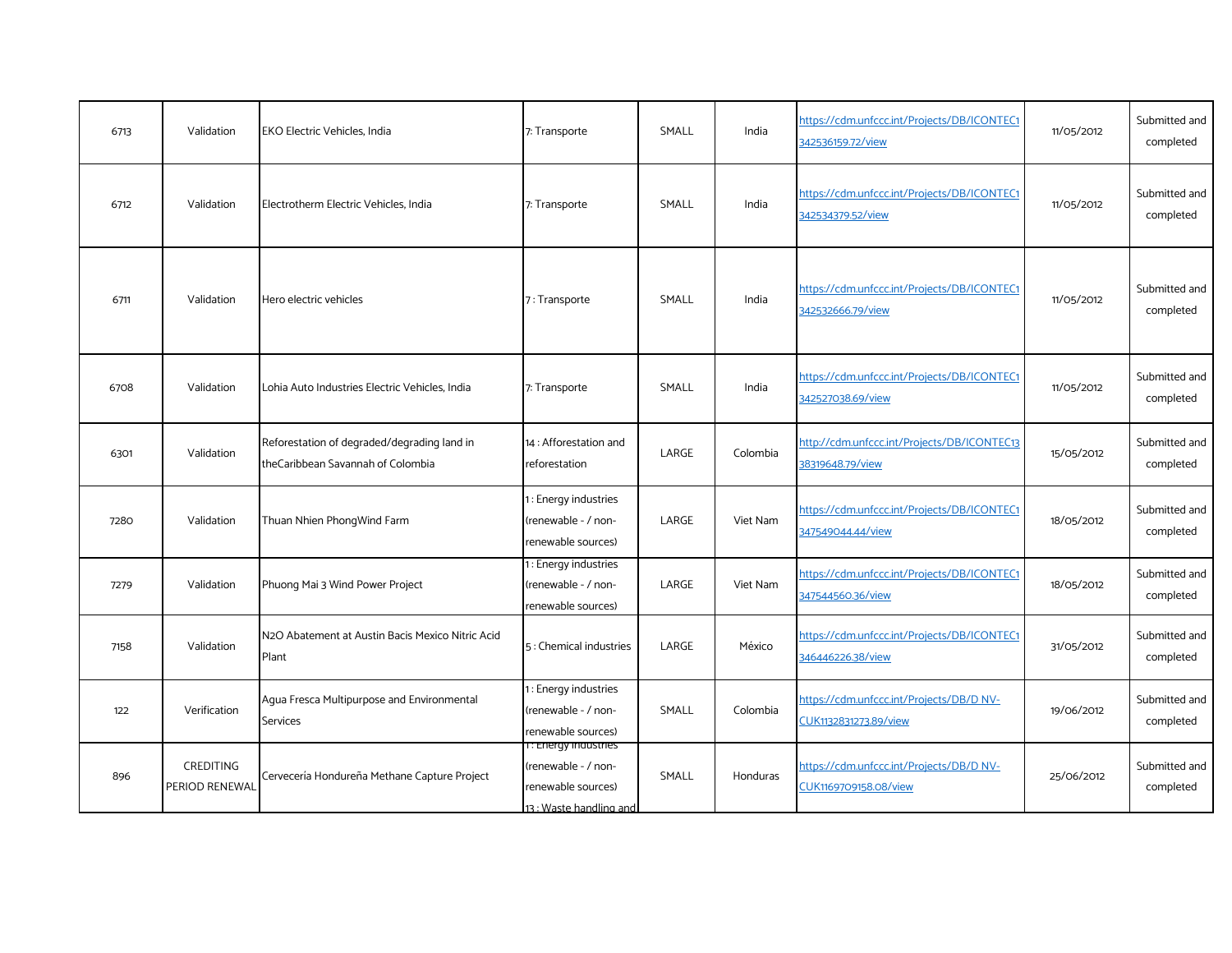| 6713 | Validation   | <b>EKO Electric Vehicles, India</b>            | 7: Transporte                                                                                           | SMALL | India     | https://cdm.unfccc.int/Projects/DB/ICONTEC1<br>342536159.72/view | 28/06/2012 | Submitted and<br>completed |
|------|--------------|------------------------------------------------|---------------------------------------------------------------------------------------------------------|-------|-----------|------------------------------------------------------------------|------------|----------------------------|
| 6712 | Validation   | Electrotherm Electric Vehicles, India          | 7: Transporte                                                                                           | SMALL | India     | https://cdm.unfccc.int/Projects/DB/ICONTEC1<br>342534379.52/view | 28/06/2012 | Submitted and<br>completed |
| 6711 | Validation   | Hero Electric Vehicles.                        | 7: Transporte                                                                                           | SMALL | India     | https://cdm.unfccc.int/Projects/DB/ICONTEC1<br>342532666.79/view | 28/06/2012 | Submitted and<br>completed |
| 6708 | Validation   | Lohia Auto Industries Electric Vehicles, India | 7: Transporte                                                                                           | SMALL | India     | https://cdm.unfccc.int/Projects/DB/ICONTEC1<br>342527038.69/view | 29/06/2012 | Submitted and<br>completed |
| 9389 | Validation   | Biogas project, Olmeca I, Santa Rosa           | 1: Energy industries<br>(renewable - / non-<br>renewable sources)<br>13: Waste handling and<br>disposal | SMALL | Guatemala | https://cdm.unfccc.int/Projects/DB/ICONTEC1<br>356727327.56/view | 4/07/2012  | Submitted and<br>completed |
| 8205 | Validation   | CGR Catanduva Landfill Gas Project             | 13: Waste handling and<br>disposal                                                                      | LARGE | Brazil    | https://cdm.unfccc.int/Projects/DB/ICONTEC1<br>352843411.97/view | 4/07/2012  | Submitted and<br>completed |
| 9228 | Validation   | Maceio Landfill Gas Project                    | 13: Waste handling and<br>disposal                                                                      | LARGE | Brazil    | https://cdm.unfccc.int/Projects/DB/ICONTEC1<br>356535238.69/view | 28/08/2012 | Submitted and<br>completed |
| 81   | Verification | Los Algarrobos hydroelectric project           | 1: Energy industries<br>(renewable - / non-<br>renewable sources)                                       | SMALL | Panamá    | https://cdm.unfccc.int/Projects/DB/AENOR112<br>4809177.22/view   | 3/09/2012  | Submitted and<br>completed |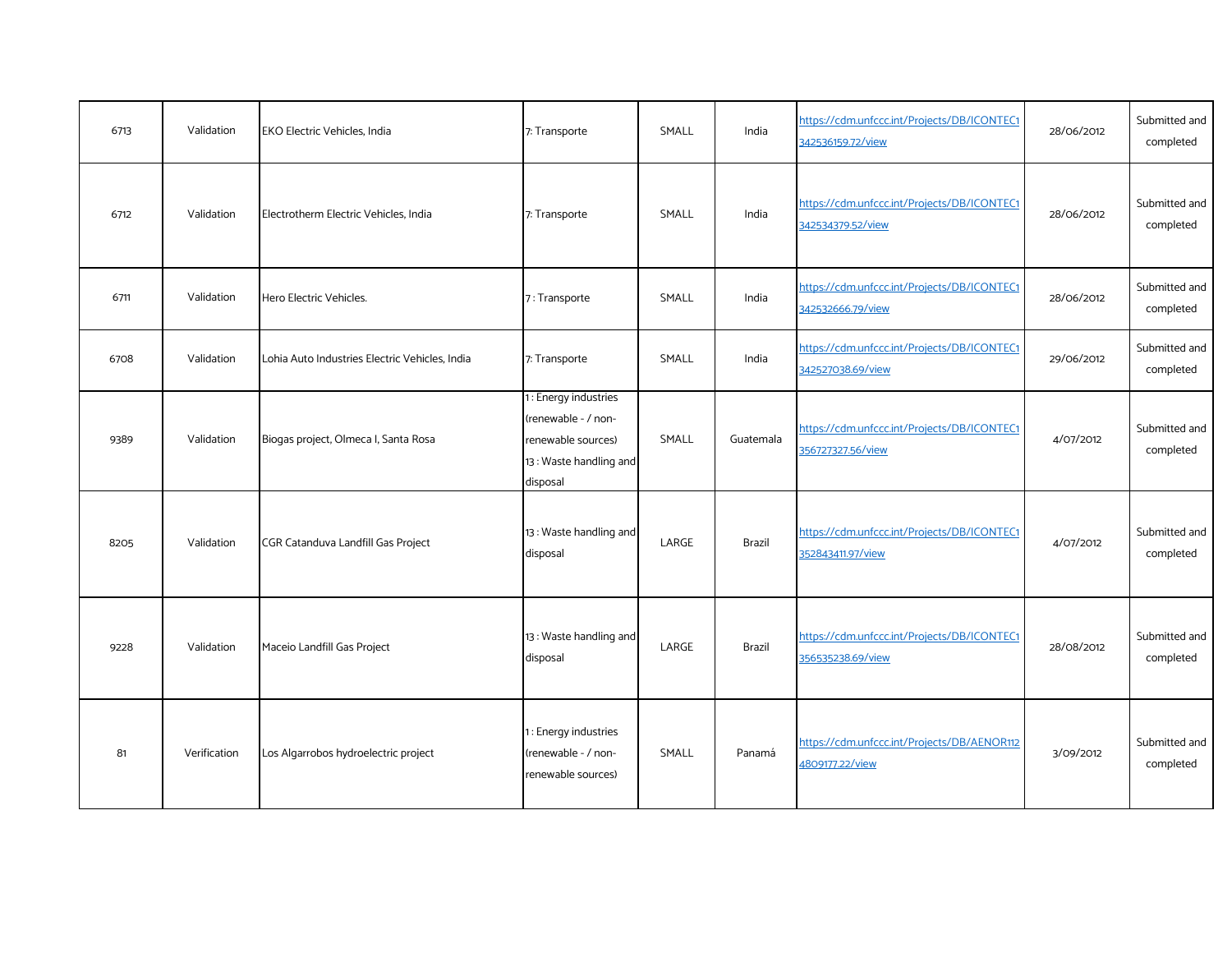| 3869 | Verification | BRT Lines 1-5 EDOMEX, Mexico                                                                                                                                                                   | 7: Transporte                                                                                           | LARGE | México    | https://cdm.unfccc.int/Projects/DB/SQS127971<br>7002.11/iProcess/ICONTEC1340641202.97/view            | 10/09/2012 | Submitted and<br>completed |
|------|--------------|------------------------------------------------------------------------------------------------------------------------------------------------------------------------------------------------|---------------------------------------------------------------------------------------------------------|-------|-----------|-------------------------------------------------------------------------------------------------------|------------|----------------------------|
| 7279 | Validation   | Phuong Mai 3 Wind Power Project                                                                                                                                                                | 1: Energy industries<br>renewable - / non-<br>renewable sources)                                        | LARGE | Viet Nam  | https://cdm.unfccc.int/Projects/DB/I<br>CONTEC1347544560.36/view                                      | 13/09/2012 | Submitted and<br>completed |
| 7280 | Validation   | Thuan Nhien PhongWind Farm                                                                                                                                                                     | 1 : Energy industries<br>renewable - / non-<br>renewable sources)                                       | LARGE | Viet Nam  | https://cdm.unfccc.int/Projects/DB/ICONTEC1<br>347549044.44/view                                      | 13/09/2012 | Submitted and<br>completed |
| 3224 | Verification | Cable Cars Metro Medellín, Colombia                                                                                                                                                            | 7: Transporte                                                                                           | SMALL | Colombia  | https://cdm.unfccc.int/Projects/DB/TUEV-<br>SUED1260805836.78/iProcess/ICONTEC133901<br>7636.61/view  | 21/09/2012 | Submitted and<br>completed |
| 2318 | Verification | BRASCARBON Methane Recovery Project BCA-<br>BRA-01, Brazil.                                                                                                                                    | 13: Waste handling and<br>disposal                                                                      | SMALL | Brazil    | https://cdm.unfccc.int/Projects/DB/DNV-<br>CUK1227774149.03/view                                      | 2/10/2012  | Submitted and<br>completed |
| 7574 | Validation   | Project LRT system in tunis                                                                                                                                                                    | 7: Transporte                                                                                           | LARGE | Tunisia   | https://cdm.unfccc.int/Projects/DB/I<br>CONTEC1349215603.86/view                                      | 3/10/2012  | Submitted and<br>completed |
| 4463 | Verification | Metro Delhi, India                                                                                                                                                                             | 7: Transporte                                                                                           | LARGE | India     | https://cdm.unfccc.int/Projects/DB/SQS12970<br>89762.41/iProcess/ICONTEC1343346510.94/vie<br><u>W</u> | 4/10/2012  | Submitted and<br>completed |
| 7633 | Validation   | BRASILM 1 - Avoidance of Methane Emissions<br>through Composting of Manure Waste                                                                                                               | 1: Energy industries<br>(renewable - / non-<br>renewable sources)<br>13: Waste handling and<br>disposal | SMALL | Brazil    | https://cdm.unfccc.int/Projects/Validation/DB<br>/EM8EVZYUD5HSVFV69IJDU8WLNSHXZY/vie<br>w.html        | 8/10/2012  | Submitted and<br>completed |
| 3001 | Verification | <del>neuaction or energy consumption aumig the</del><br>production of hydraulic lime for the construction<br>industry through the addition of non-calcined mineral<br>components and additives | 4: Manufacturing<br>industries                                                                          | SMALL | Argentina | https://cdm.unfccc.int/Projects/DB/I<br>CONTEC1253914795.26/view                                      | 8/10/2012  | Submitted and<br>completed |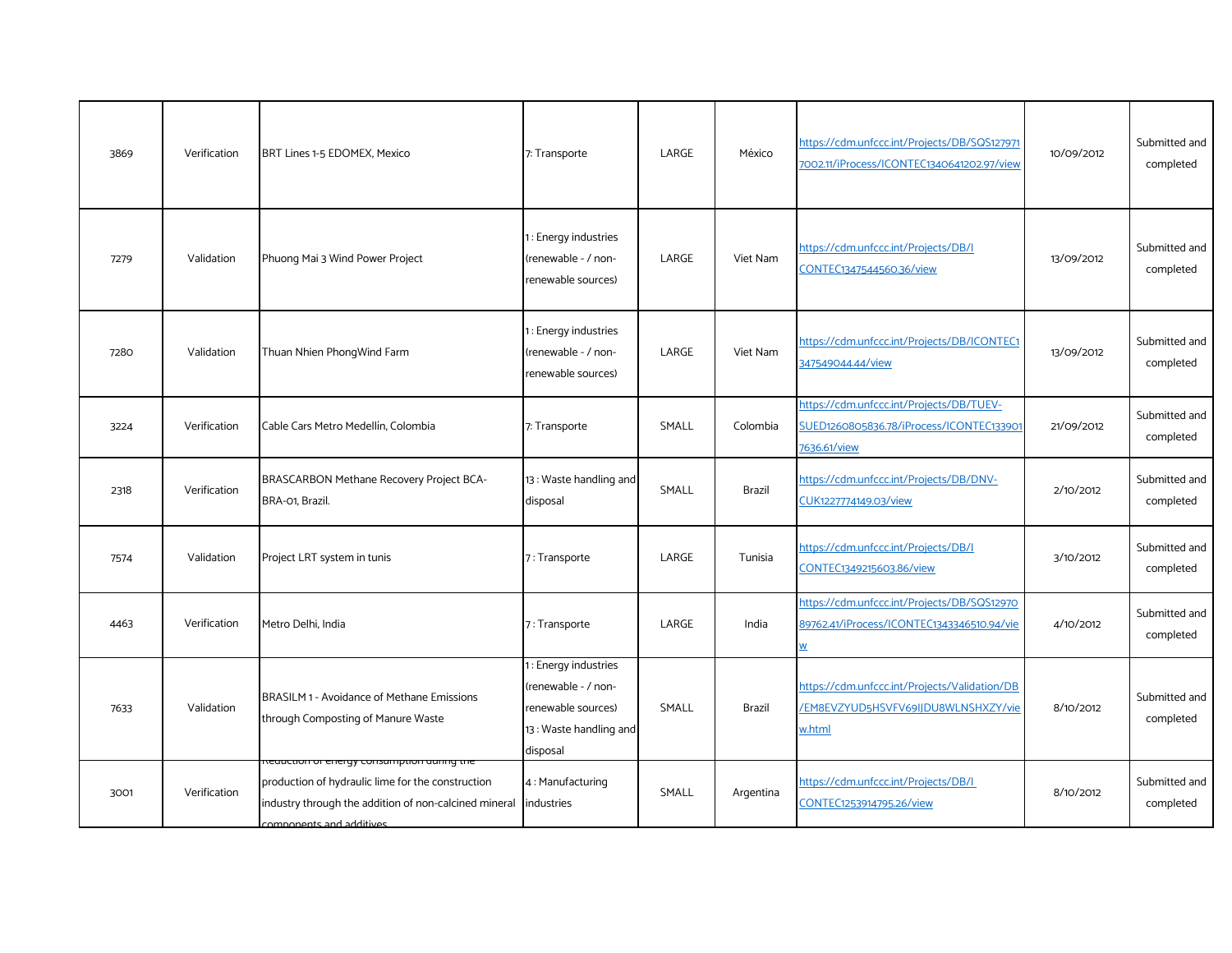| 7822 | Validation   | Bonyic hydroelectric project                                | 1: Energy industries<br>(renewable - / non-<br>renewable sources)                                      | LARGE | Panamá        | https://cdm.unfccc.int/Projects/Validation/DB<br>/SAAUQ879IMULYV8RLTIJE2BPFOVYEI/view.<br>html                   | 19/10/2012 | Submitted and<br>completed |
|------|--------------|-------------------------------------------------------------|--------------------------------------------------------------------------------------------------------|-------|---------------|------------------------------------------------------------------------------------------------------------------|------------|----------------------------|
| 4744 | Verification | BRT Zhengzhou, China                                        | 7: Transporte                                                                                          | LARGE | China         | https://cdm.unfccc.int/Projects/DB/Germanisc<br>her1303804395.51/iProcess/ICONTEC13455919<br>98.24/view          | 23/10/2012 | Submitted and<br>completed |
| 8205 | Validation   | CGR Catanduva Landfill Gas Project                          | 13: Waste handling and<br>disposal                                                                     | LARGE | <b>Brazil</b> | https://cdm.unfccc.int/Projects/Validation/DB<br>/8X6L80RLSJXY34PXK95DQZOEK9MEDK/vie<br>w.html                   | 13/11/2012 | Submitted and<br>completed |
| 8242 | Validation   | <b>CTR Rosario Landfill Gas Project</b>                     | 1: Energy industries<br>renewable - / non-<br>renewable sources)<br>13: Waste handling and<br>disposal | LARGE | <b>Brazil</b> | https://cdm.unfccc.int/Projects/DB/ICONTEC1<br>352986596.44/view                                                 | 14/11/2012 | Submitted and<br>completed |
| 3760 | Verification | BRT Chongging Lines 1-4, China                              | 7: Transporte                                                                                          | LARGE | China         | -co- יכטנג אווווער דיטן פון די דעם וווידי די דעם ווו<br>UKL1275659668.89/iProcess/ICONTEC1336140<br>$1627$ /view | 16/11/2012 | Submitted and<br>completed |
| 8879 | Validation   | SHP Morro Azul CDM Project (JUN1164)                        | r. Energy muusures<br>(renewable - / non-<br>renewable sources)                                        | LARGE | Colombia      | https://cdm.unfccc.int/Projects/DB/ICONTEC1<br>355846111.56/view                                                 | 19/11/2012 | Submitted and<br>completed |
| 3222 | Verification | BRASCARBON Methane Recovery Project BCA-<br>BRA-08          | 13: Waste handling and<br>disposal                                                                     | SMALL | <b>Brazil</b> | https://cdm.unfccc.int/Projects/DB/D NV-<br>CUK1260529957.22/view                                                | 29/11/2012 | Submitted and<br>completed |
| 8500 | Validation   | SHP Itaquacu CDM Project (JUN 1146), Brazil                 | r. Energy maastnes<br>(renewable - / non-<br>renewable sources)                                        | SMALL | <b>Brazil</b> | https://cdm.unfccc.int/Projects/DB/ICONTEC1<br>354292898.3/view                                                  | 29/11/2012 | Submitted and<br>completed |
| 3455 | Verification | BRASCARBON Methane Recovery Project BCA- BRA-<br>O5, Brazil | 13 : Waste handling and<br>disposal                                                                    | SMALL | <b>Brazil</b> | https://cdm.unfccc.int/Projects/DB/D NV-<br>CUK1267175509.52/view                                                | 30/11/2012 | Submitted and<br>completed |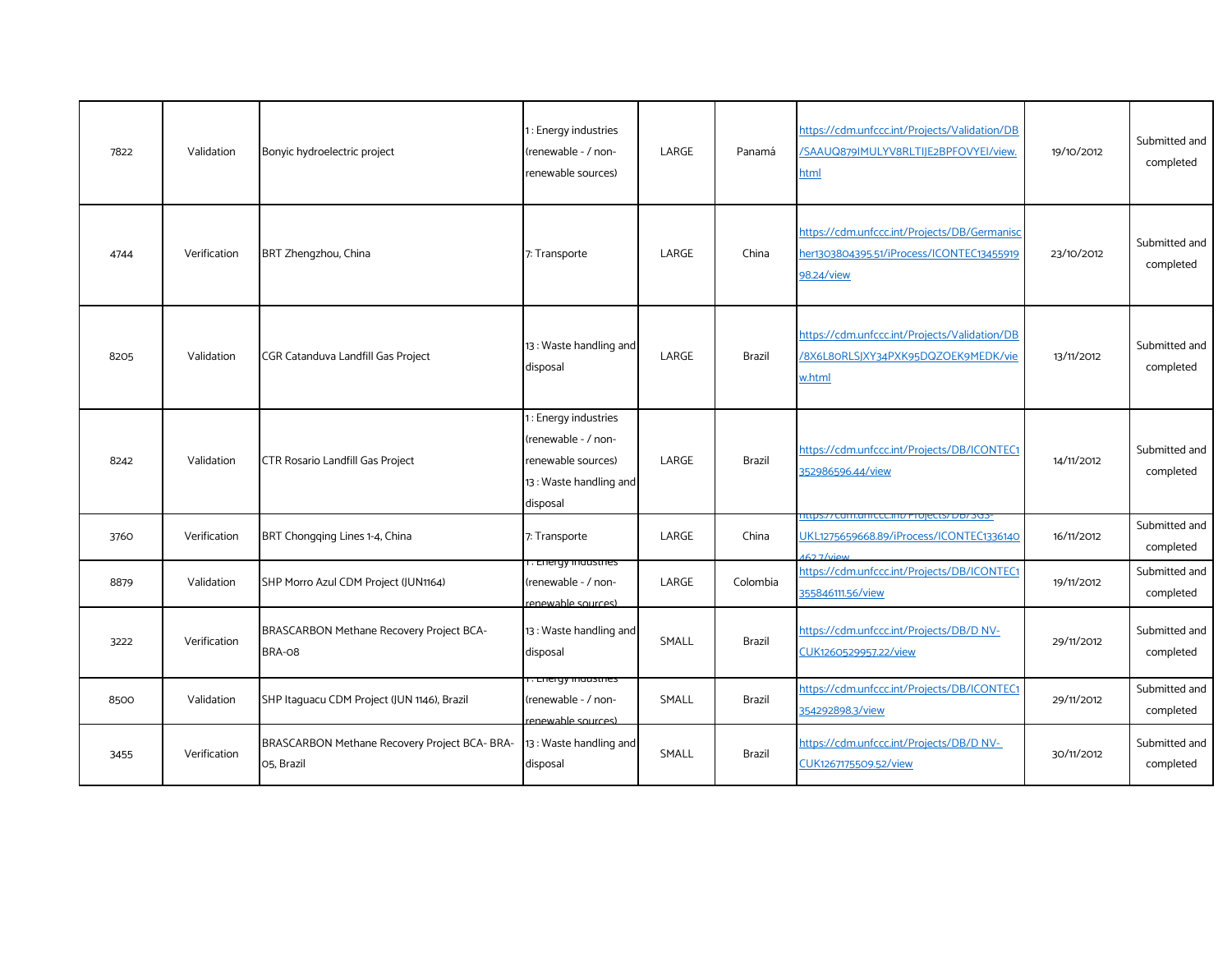| 3456 | Verification | BRASCARBON Methane Recovery Project BCA-<br>BRA-07, Brazil                                                                                            | 13: Waste handling and<br>disposal                                                          | SMALL | <b>Brazil</b> | https://cdm.unfccc.int/Projects/DB/DNV-<br>CUK1267177398.99/iProcess/ICONTEC13251804<br>62.93/view                                     | 30/11/2012 | Submitted and<br>completed |
|------|--------------|-------------------------------------------------------------------------------------------------------------------------------------------------------|---------------------------------------------------------------------------------------------|-------|---------------|----------------------------------------------------------------------------------------------------------------------------------------|------------|----------------------------|
| 9390 | Validation   | San Nicolas CDM Reforestation Project                                                                                                                 | 14 : Afforestation and<br>reforestation                                                     | LARGE | Colombia      | https://cdm.unfccc.int/Projects/DB/ICONTEC1<br>356728020.56/view                                                                       | 6/12/2012  | Submitted and<br>completed |
| 928  | Verification | Methane recovery and effective use of power<br>generation project Norte III- B Landfill                                                               | r: Energy inaustries<br>(renewable - / non-<br>renewable sources)<br>13: Waste handling and | LARGE | Argentina     | https://cdm.unfccc.int/Projects/DB/DNV-<br>CUK1171431768.63/iProcess/ICONTEC13473789<br>91.22/view                                     | 10/12/2012 | Submitted and<br>completed |
| 8879 | Validation   | SHP Morro Azul CDM Project (JUN1164)                                                                                                                  | (renewable - / non-<br>renewable sources                                                    | LARGE | Colombia      | https://cdm.unfccc.int/Projects/DB/ICONTEC1<br>355846111.56/view                                                                       | 12/12/2012 | Submitted and<br>completed |
| 8756 | Validation   | Providencia I: 1.8MW Small Hydro Power<br><b>GenerationPlant</b>                                                                                      | (renewable - / non-<br>enewable sources)                                                    | SMALL | Colombia      | https://cdm.unfccc.int/Projects/DB/I<br>CONTEC1355436169.82/view                                                                       | 13/12/2012 | Submitted and<br>completed |
| 8759 | Validation   | Providencia III: 9.11MW Small Hydro Power<br><b>Generation Plant</b>                                                                                  | 1: Energy industries<br>(renewable - / non-<br>renewable sources)                           | SMALL | Colombia      | https://cdm.unfccc.int/Projects/Validation/DB<br>/HX72MX5IJ0O27XU9NWXMChtYtQpsX:/B/Ic<br>Dd2mU.u7/nvficecwchinttm/Pl rojects/Valid     | 13/12/2012 | Submitted and<br>completed |
| 9228 | Validation   | <b>CTR Maceio Landfill Gas Project</b>                                                                                                                | 13 : Waste handling and<br>disposal                                                         | LARGE | Brazil        | https://cdm.unfccc.int/Projects/Validation/DB<br>/BFXJFR942967VTQ9ZDBUQJOFAHZCHM/vie<br>w.html                                         | 26/12/2012 | Submitted and<br>completed |
| 9318 | Validation   | Taurichuco Hydropower Project                                                                                                                         | 1: Energy industries<br>(renewable - / non-<br>renewable sources)                           | SMALL | Perú          | https://cdm.unfccc.int/Projects/Validation/DB<br>/6IDZ4SLT624G2QOI6WIYD<br>HhtWtpWs:/K/OcdDmlZ.u1/nvficecwchinttm/<br>PI rojects/Valid | 27/12/2012 | Submitted and<br>completed |
| 478  | Verification | A joint venture project of cogeneration of electricity<br>and hot water using natural gas and biogas produced<br>from on-site wastewater biodigesters | 1: Energy industries<br>(renewable - / non-<br>renewable sources)                           | SMALL | México        | https://cdm.unfccc.int/Projects/DB/D NV-<br>CUK1151074413.57/view                                                                      | 28/12/2012 | Submitted and<br>completed |
| 9390 | Validation   | San Nicolas CDM Reforestation Project                                                                                                                 | 14 : Afforestation and<br>reforestation                                                     | LARGE | Colombia      | ation/DB/D9FNHZ8HUQ6DLI2J0GXX3XHBZC<br>PCY/view.html                                                                                   | 28/12/2012 | Submitted and<br>completed |
| 9389 | Validation   | Biogas project, Olmeca I, Santa Rosa                                                                                                                  | 1: Energy industries<br>(renewable - / non-<br>renewable sources)                           | SMALL | Guatemala     | https://cdm.unfccc.int/Projects/Validation/DB<br>44ZW45NVYMUM7U0SP1JG7l7O9OL4S5/view<br>.html                                          | 30/12/2012 | Submitted and<br>completed |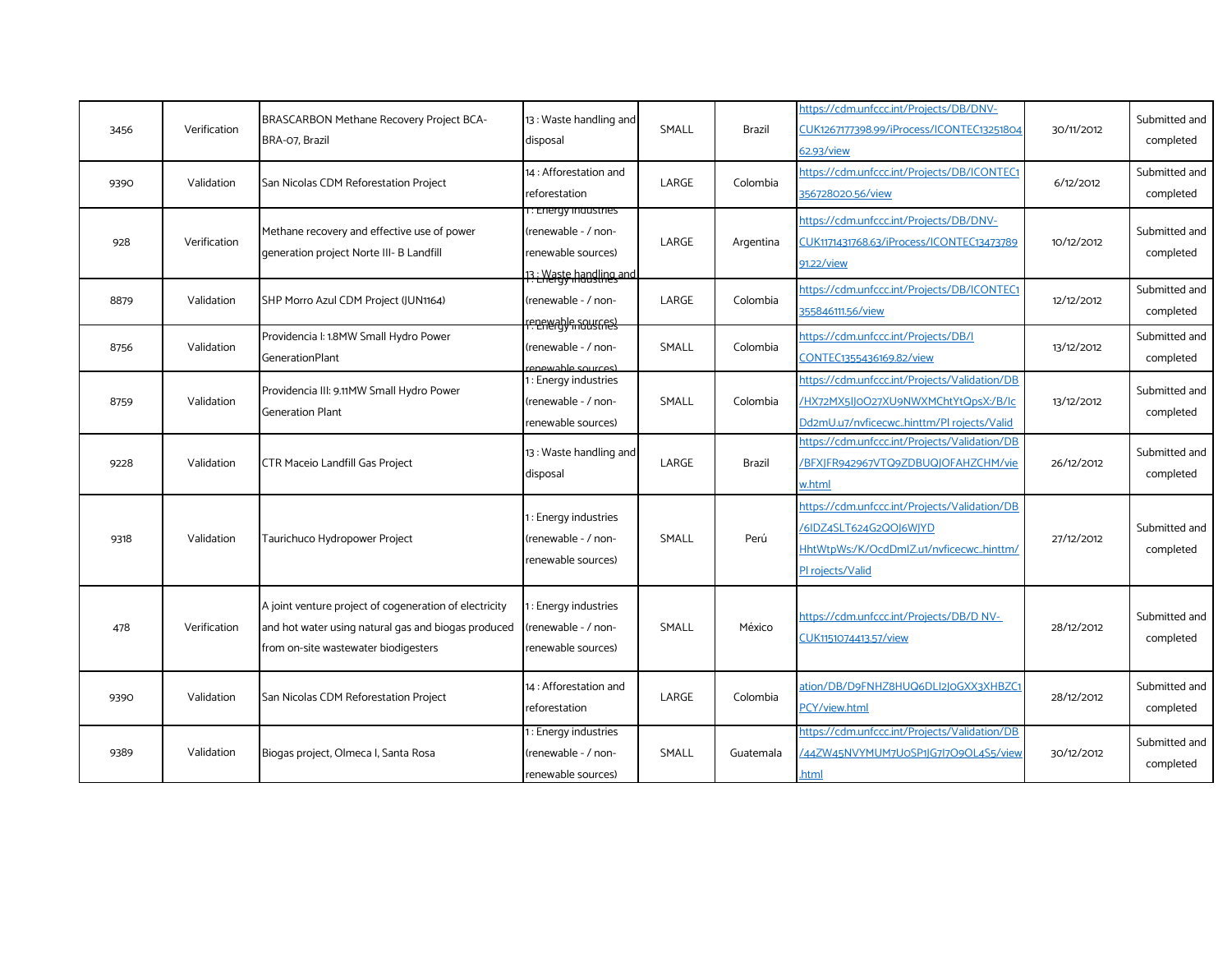| 2527  | Verification | Co-composting of EFB and POME project                                        | 13: Waste handling and<br>disposal                                | SMALL | Guatemala     | https://cdm.unfccc.int/Projects/DB/D NV-<br>CUK1239834511.65/view                                 | 3/01/2013  | Submitted and<br>completed |
|-------|--------------|------------------------------------------------------------------------------|-------------------------------------------------------------------|-------|---------------|---------------------------------------------------------------------------------------------------|------------|----------------------------|
| 3816  | Validation   | Guanaquitas 9.74 MW hydroelectric project                                    | 1: Energy industries<br>(renewable - / non-<br>renewable sources) | SMALL | Colombia      | ation/DB/9YTE6SCXEAZEVZD1YNG051G6CVD<br>AP1/view.html                                             | 31/01/2013 | Submitted and<br>completed |
| 3816  | Validation   | Guanaquitas 9.74 MW hydroelectric project                                    | 1: Energy industries<br>(renewable - / non-<br>renewable sources) | SMALL | Colombia      | https://cdm.unfccc.int/Projects/DB/ICONTEC1<br>277694039.62/view                                  | 31/01/2013 | Submitted and<br>completed |
| 9713  | Validation   | Santa Rita Hydroelectric Plant                                               | 1: Energy industries<br>(renewable - / non-<br>renewable sources) | LARGE | Guatemala     | https://cdm.unfccc.int/Projects/DB/ICONTEC1<br>375474606.31/view                                  | 14/03/2013 | Submitted and<br>completed |
| 275   | Validation   | Santa Rita Hydroelectric Plant                                               | : Energy industries<br>(renewable - / non-<br>renewable sources)  | SMALL | Guatemala     | https://cdm.unfccc.int/Projects/DB/ICONTEC1<br>375474606.31/view                                  | 14/03/2013 | Submitted and<br>completed |
| 1770  | Verification | Incauca S. A. Fuel Switch from Coal to Green Harvest<br>Residues CDM Project | 1: Energy industries<br>(renewable - / non-<br>renewable sources) | LARGE | Colombia      | https://cdm.unfccc.int/Projects/DB/DNV-<br>CUK1207388201.46/iProcess/ICONTEC1360343<br>317.6/view | 7/06/2013  | Submitted and<br>completed |
| 672   | Verification | BRT Bogotá, Colombia: TransMilenio Phase II to IV                            | 7: Transporte                                                     | LARGE | Colombia      | https://cdm.unfccc.int/Projects/DB/DNV-<br>CUK1159192623.07/iProcess/ICONTEC13612951<br>66.3/view | 11/06/2013 | Submitted and<br>completed |
| 9925  | Validation   | SHPs Tambaú, das Pedras and Rio do Sapo CDM<br>Project (JUN1132), Brazil     | 1: Energy industries<br>(renewable - / non-<br>renewable sources) | LARGE | <b>Brazil</b> | https://cdm.unfccc.int/Projects/DB/ICONTEC1<br>396299635.58/view                                  | 11/06/2013 | Submitted and<br>completed |
| 10034 | Validation   | SHPs Poço Fundo and Providência CDM Project<br>(JUN1133), Brazil             | : Energy industries<br>(renewable - / non-<br>renewable sources)  | LARGE | <b>Brazil</b> | https://cdm.unfccc.int/Projects/DB/ICONTEC1<br>410471206.76/view                                  | 21/06/2013 | Submitted and<br>completed |
| 1034  | Verification | Inversiones Hondurenas Cogeneration Project                                  | : Energy industries<br>(renewable - / non-<br>renewable sources)  | LARGE | Honduras      | http://cdm.unfccc.int/Projects/DB/DNV-<br>CUK1175059947.56/view                                   | 26/07/2013 | Submitted and<br>completed |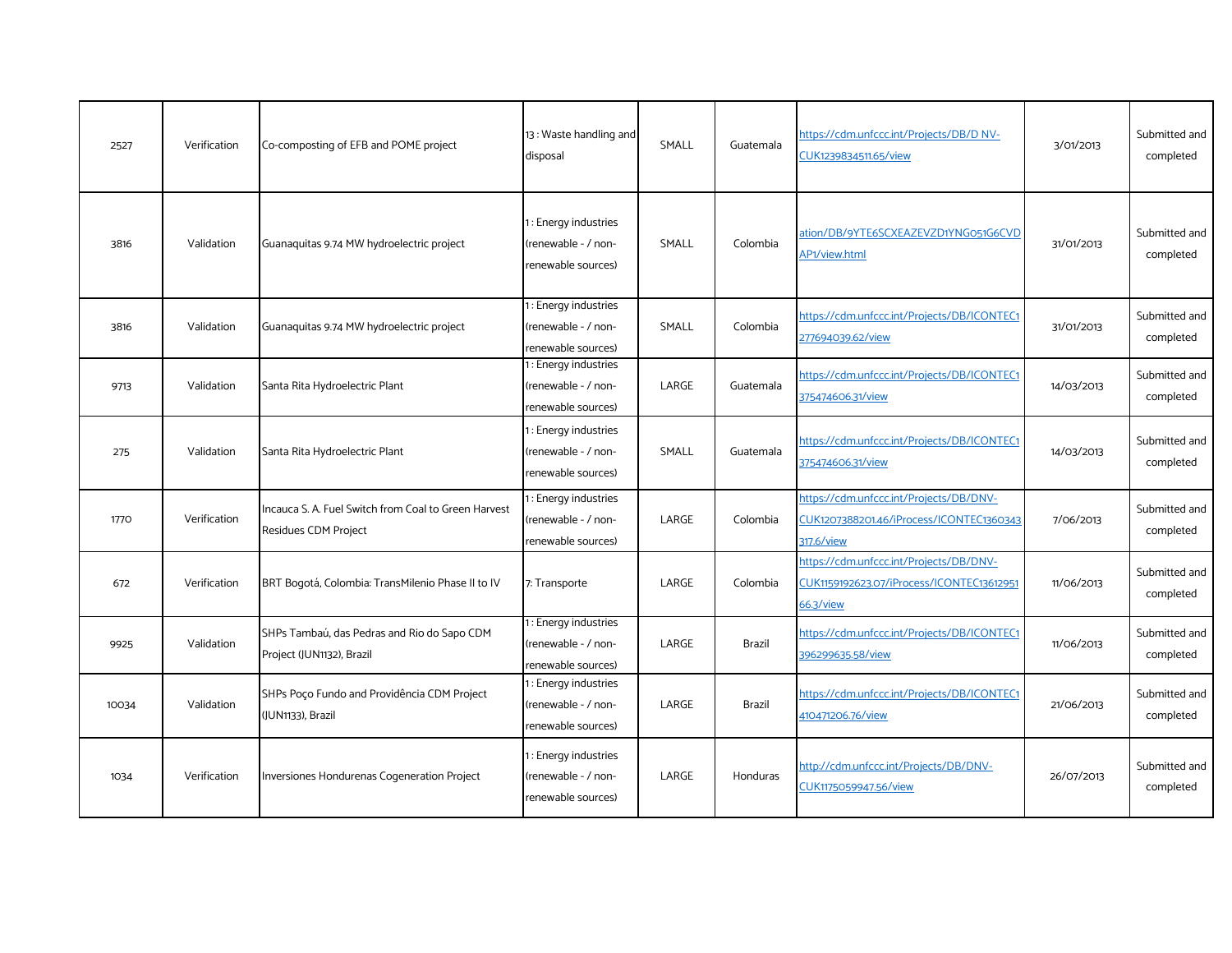| 9713  | Validation       | Santa Rita Hydroelectric Plant                                                                  | 1: Energy industries<br>renewable - / non-<br>renewable sources)  | LARGE | Guatemala     | https://cdm.unfccc.int/Projects/Validation/DB<br>/4V7QULEF8X3AQKCDUCGWW1148XFRYX/vie<br>w.html                                     | 1/08/2013  | Submitted and<br>completed |
|-------|------------------|-------------------------------------------------------------------------------------------------|-------------------------------------------------------------------|-------|---------------|------------------------------------------------------------------------------------------------------------------------------------|------------|----------------------------|
| 10034 | Validation       | SHPs Poço Fundo and Providência CDM Project<br>(JUN1133), Brazil                                | 1: Energy industries<br>renewable - / non-<br>renewable sources)  | LARGE | Brazil        | http://cdm.unfccc.int/Projects/Validation/DB/<br>YQ23AR7H5LV3ADP91BF0JPEhAttEpQ://FcWd<br>mGK.u/nvficecwc.h.intmt/lProjects/Valida | 16/08/2013 | Submitted and<br>completed |
| 3220  | Verification     | BRASCARBON Methane Recovery Project BCA-<br>BRA-02, Brazil                                      | 13: Waste handling and<br>disposal                                | SMALL | <b>Brazil</b> | https://cdm.unfccc.int/Projects/DB/DNV-<br>CUK1260527213.87/view                                                                   | 2/09/2013  | Submitted and<br>completed |
| 3454  | Verification     | BRASCARBON Methane Recovery Project BCA-<br>BRA-03, Brazil.                                     | 13: Waste handling and<br>disposal                                | SMALL | Brazil        | https://cdm.unfccc.int/Projects/DB/DNV-<br>CUK1267170163.0/view                                                                    | 2/09/2013  | Submitted and<br>completed |
| 7158  | Validation       | N <sub>2</sub> O Abatement at Austin Bacis Mexico Nitric Acid<br>Plant                          | 5: Chemical industries                                            | LARGE | México        | https://cdm.unfccc.int/Projects/Valid<br>ation/DB/4JNFooM5JF31BC4JVFZF8C<br>V5XOWQ7S/view.html                                     | 4/09/2013  | Submitted and<br>completed |
| 9798  | Validation       | Ventana, Suba and Usaquén Hydroelectric CDM<br>Bundled                                          | 1: Energy industries<br>renewable - / non-<br>renewable sources)  | SMALL | Colombia      | https://cdm.unfccc.int/Projects/DB/ICONTEC1<br>385825845.93/view                                                                   | 12/09/2013 | Submitted and<br>completed |
| 7609  | Verification     | Conversion of Open Cycle Gas Turbines to Combined<br>Cycle at Kallpa Thermoelectric Power Plant | 1: Energy industries<br>(renewable - / non-<br>renewable sources) | LARGE | Perú          | http://cdm.unfccc.int/Projects/DB/SQS134943<br>5992.04/view                                                                        | 27/09/2013 | Submitted and<br>completed |
| 5437  | Verification     | BRT Macrobus Guadalajara, Mexico                                                                | 7: Transporte                                                     | LARGE | México        | https://cdm.unfccc.int/Projects/DB/SQS132195<br>7264.3/iProcess/ICONTEC1362675186.71/view                                          | 12/11/2013 | Submitted and<br>completed |
| 297   | CREDITING        | LaGeo, S.A. de C.V., El Salvador, Berlin Geothermal<br>PERIOD RENEWAL Project, Phase Two        | 1: Energy industries<br>(renewable - / non-<br>renewable sources) | LARGE | El Salvador   | https://cdm.unfccc.int/Projects/DB/DNV-<br>CUK1141464500.33/view                                                                   | 3/03/2022  | Submitted and<br>completed |
| 297   | <b>CREDITING</b> | LaGeo, S.A. de C.V., El Salvador, Berlin Geothermal<br>PERIOD RENEWAL Project, Phase Two        | 1: Energy industries<br>(renewable - / non-<br>renewable sources) | LARGE | El Salvador   | https://cdm.unfccc.int/Projects/DB/D NV-<br>CUK1141464500.33/view                                                                  | 26/11/2013 | Submitted and<br>completed |
| 9798  | Validation       | Ventana, Suba and Usaquén Hydroelectric<br>CDMBundled                                           | 1: Energy industries<br>renewable - / non-<br>renewable sources)  | SMALL | Colombia      | ation/DB/FSKGW7DLAX8CB90T99RMCS416R<br>SJLW/view.html                                                                              | 29/11/2013 | Submitted and<br>completed |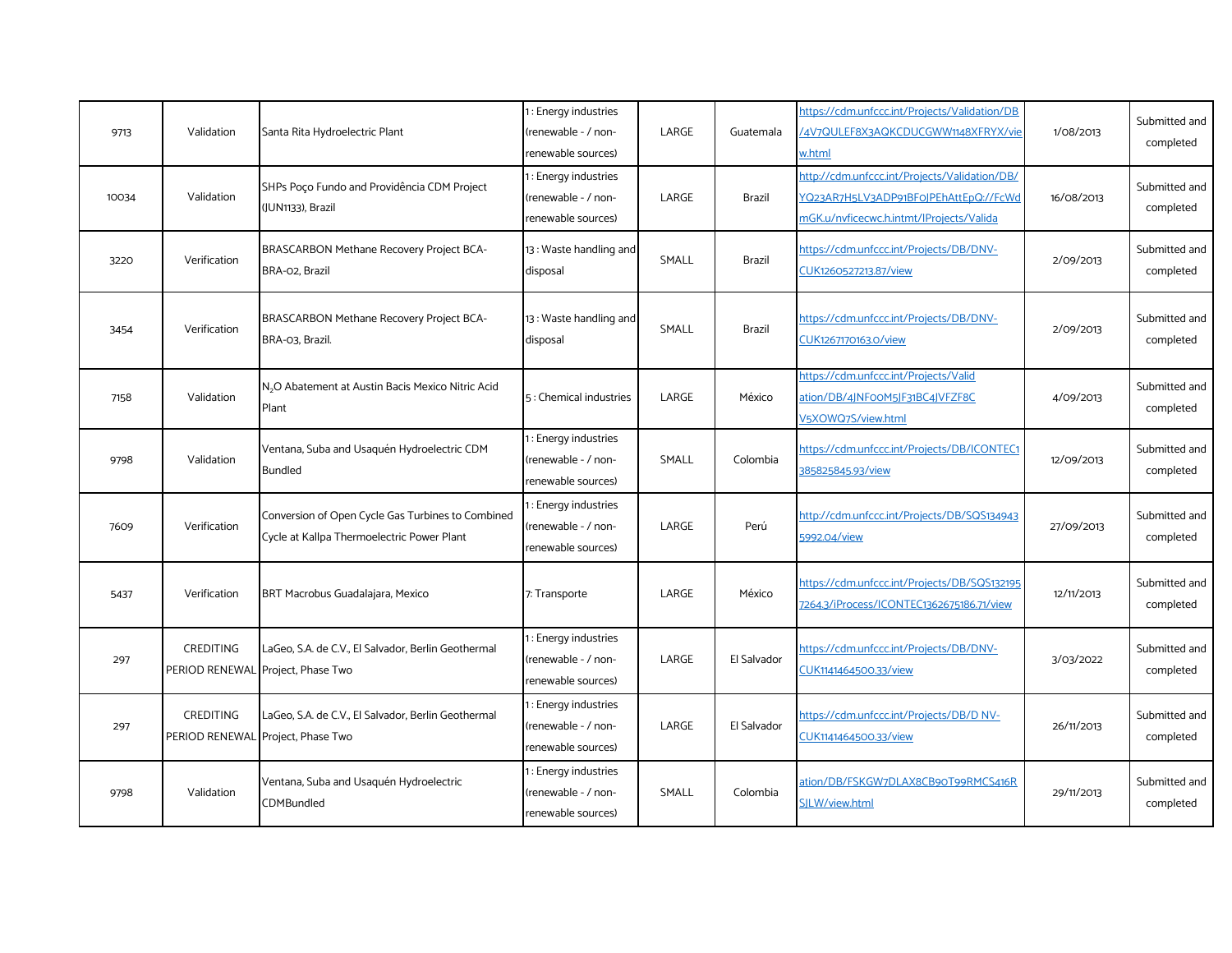| 6534  | Validation   | Ferreira Gomes Hydro Power Plant CDM Project                                                                                             | 1: Energy industries<br>(renewable - / non-<br>renewable sources)          | LARGE | <b>Brazil</b> | ation/DB/oDC5DCMIUW5VSBo3WLVSR9Z7EJ<br>3PMK/view.html                                          | 2/12/2013  | Submitted and<br>completed |
|-------|--------------|------------------------------------------------------------------------------------------------------------------------------------------|----------------------------------------------------------------------------|-------|---------------|------------------------------------------------------------------------------------------------|------------|----------------------------|
| 2600  | Verification | Amaime Minor Hydroelectric Power Plant                                                                                                   | 1: Energy industries<br>(renewable - / non-<br>renewable sources)          | LARGE | Colombia      | https://cdm.unfccc.int/Projects/DB/AENOR124<br>3250387.39/view                                 | 12/02/2014 | Submitted and<br>completed |
| 9970  | Validation   | Biogas recovery and heat generation from Palm Oil<br>Mill Effluent (POME), Coopeagropal                                                  | <u>. Lileigy liluusules</u><br>(renewable - / non-<br>renewable sources)   | SMALL | Costa Rica    | https://cdm.unfccc.int/Projects/DB/ICONTEC1<br>401844001.16/view                               | 10/03/2014 | Submitted and<br>completed |
| 5852  | Verification | MIO Cali, Colombia                                                                                                                       | 7: Transporte                                                              | LARGE | Colombia      | https://cdm.unfccc.int/Projects/DB/D NV-<br>CUK1330665258.52/view                              | 13/03/2014 | Submitted and<br>completed |
| 9925  | Validation   | SHPs Tambaú, das Pedras and Rio do Sapo<br>CDMProject (JUN1132), Brazil                                                                  | . Energy mausures<br>renewable - / non-<br>renewable sources)              | LARGE | Brazil        | tion/DB/U9KKQD5U4JX974FFUHJZYZR5GFDK<br>95/view.html                                           | 31/03/2014 | Submitted and<br>completed |
| 2996  | Validation   | PROCUENCA: Forestry Project for the Basin of the<br>Chinchiná River, an Environmental and Productive<br>Alternative for the City and the | 14 : Afforestation and<br>reforestation                                    | LARGE | Colombia      | https://cdm.unfccc.int/Projects/Valid<br>ation/DB/4XU3GS9F63DTVWF6BPNR<br>TKQ6ZI0536/view.html | 2/05/2014  | Submitted and<br>completed |
| 1218  | Verification | Berlin Binary Geothermal Cicle power plant                                                                                               | . Lileryy iriuusu les<br>(renewable - /<br>nonrenewable sources)           | LARGE | El Salvador   | https://cdm.unfccc.int/Projects/DB/D NV-<br>CUK1182851006.68/view                              | 20/05/2014 | Submitted and<br>completed |
| 9970  | Validation   | Biogas recovery and heat generation from Palm<br>OilMill Effluent (POME), Coopeagropal.                                                  | (renewable - / non-<br>renewable sources)<br>$13 \cdot$ Waste handling and | SMALL | Costa Rica    | http://cdm.unfccc.int/Projects/Validation/DB/<br>2CODHS9Z8JIGDoY2T4MO1WNOBBJG2M/vie<br>w.html  | 5/06/2014  | Submitted and<br>completed |
| 10055 | Validation   | Panuco Bagasse Cogeneration Project                                                                                                      | 1: Energy industries<br>renewable - / non-<br>renewable sources)           | LARGE | México        | https://cdm.unfccc.int/Projects/DB/ICONTEC1<br>413814561.64/view                               | 24/06/2014 | Submitted and<br>completed |
| 10055 | Validation   | Panuco Bagasse Cogeneration Project                                                                                                      | 1: Energy industries<br>renewable - / non-<br>renewable sources)           | LARGE | México        | ation/DB/WZ1VLUEoNoKoTZAHND6ZLhltVtp<br>RsI:R//7cPdXmN.u/vnifecwc.ch.itnmt/lProjects<br>/Valid | 30/06/2014 | Submitted and<br>completed |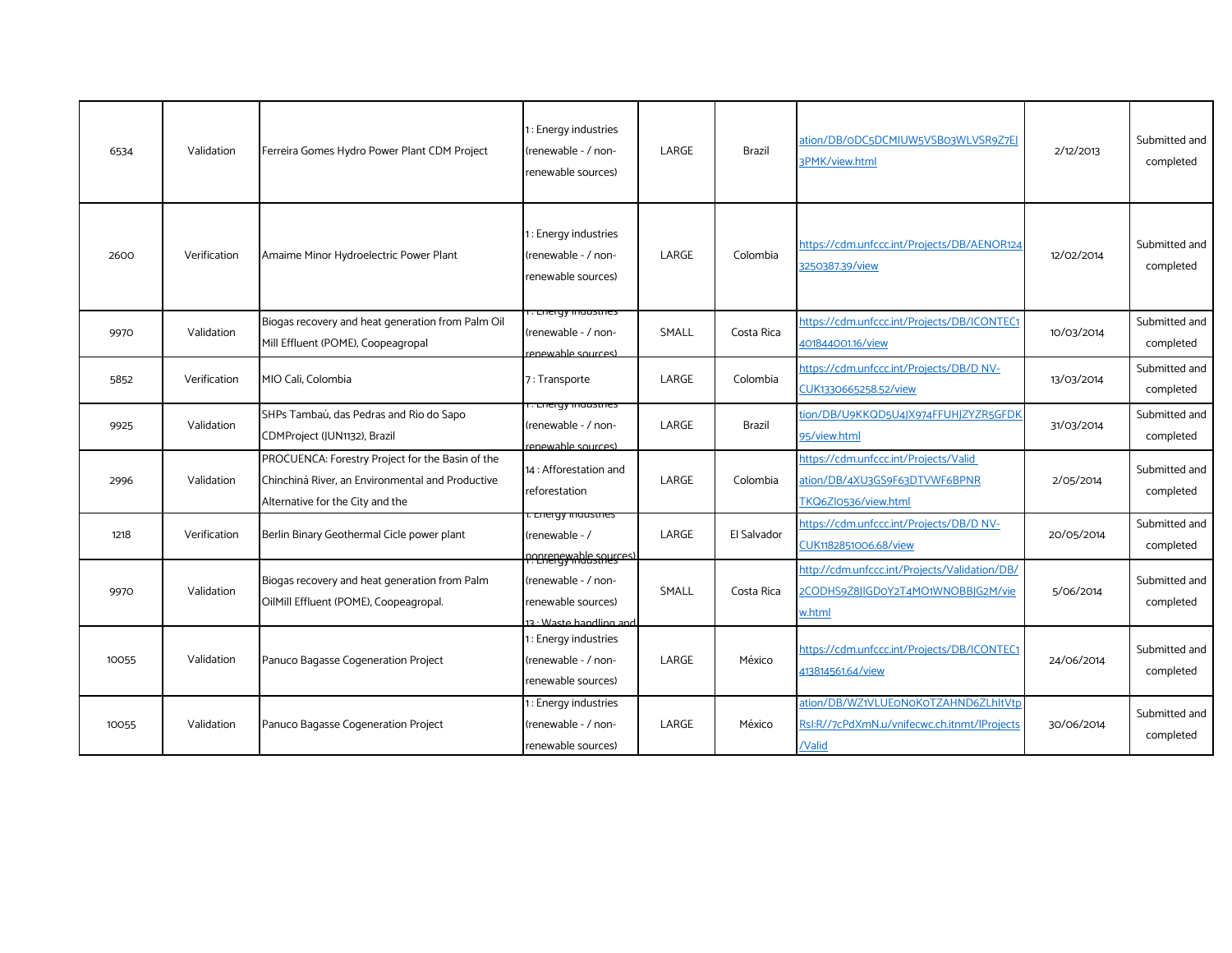| 10159 | Validation   | Hidroelétrica Lajeado Ltda.                                                                                                                                                                | 1: Energy industries<br>(renewable - / non-<br>renewable sources)                                       | SMALL | <b>Brazil</b> | https://cdm.unfccc.int/Projects/DB/ICONTEC1<br>432931803.82/view                                      | 12/11/2014 | Submitted and<br>completed |
|-------|--------------|--------------------------------------------------------------------------------------------------------------------------------------------------------------------------------------------|---------------------------------------------------------------------------------------------------------|-------|---------------|-------------------------------------------------------------------------------------------------------|------------|----------------------------|
| 7178  | Verification | Combined Cycle at Loma de la Lata Thermo Unit<br>Project                                                                                                                                   | 1: Energy industries<br>(renewable - / non-<br>renewable sources)                                       | LARGE | Argentina     | https://cdm.unfccc.int/Projects/DB/SGS-<br>UKL1346698997.3/view                                       | 23/12/2014 | Submitted and<br>completed |
| 10159 | Validation   | Project SHP Lajeado CDM Project (JUN189), Brazil                                                                                                                                           | 1: Energy industries<br>(renewable - / non-<br>renewable sources)                                       | SMALL | Brazil        | https://cdm.unfccc.int/Projects/Valid<br>ation/DB/ZIHE9ZAC1BYTOPZ18JWVP<br>BA49QMDBS/view.html        | 29/05/2015 | Submitted and<br>completed |
| 2341  | Validation   | ורונוסטעכנוסה סרנהפ ופכסעפוץ מהם כסוהוסטגנוסה סו<br>methane in the existing sludge treatment system of<br>the Cañaveralejo Wastewater Treatment Plant of<br><b>EMCALLin Cali, Colombia</b> | 13: Waste handling and<br>disposal                                                                      | SMALL | Colombia      | https://cdm.unfccc.int/Projects/DB/RINA1228<br>922788.48/view                                         | 1/07/2015  | Submitted and<br>completed |
| 10171 | Validation   | Toachi - Pilaton Hydroelectric Project                                                                                                                                                     | 1: Energy industries<br>(renewable - / non-<br>renewable sources)                                       | LARGE | Ecuador       | https://cdm.unfccc.int/Projects/Validation/DB<br>/4SHLMZ0A84QR7JNSOGQ97CH2SM2TY6/vie<br><u>w.html</u> | 6/07/2015  | Submitted and<br>completed |
| 168   | Verification | BK Energia Itacoatiara Project-                                                                                                                                                            | . Lilei yy illuusulles<br>(renewable - / non-<br>reper able sources                                     | SMALL | Brazil        | https://cdm.unfccc.int/Projects/DB/T UEV-<br>SUED1134136803.71/view                                   | 23/09/2015 | Submitted and<br>completed |
| 10297 | Validation   | Nuevo Mondoñedo Landfill Gas Recovery, Flaring and<br>Energy Production and Transformation for Leachate<br>Evaporation                                                                     | (renewable - / non-<br>renewable sources)<br>13 · Waste handling and                                    | SMALL | Colombia      | https://cdm.unfccc.int/Projects/DB/ICONTEC1<br>462894251.71/view                                      | 3/12/2015  | Submitted and<br>completed |
| 2554  | Verification | Doña Juana Landfill gas-to-energy Project                                                                                                                                                  | 1: Energy industries<br>(renewable - / non-<br>renewable sources)                                       | LARGE | Colombia      | https://cdm.unfccc.int/Projects/DB/TUEV-<br>SUED1241446939.84/iProcess/ICONTEC145289<br>3773.27/view  | 23/03/2016 | Submitted and<br>completed |
| 2426  | Validation   | Project 2426 : El Platanal Hydropower Plant                                                                                                                                                | 1: Energy industries<br>(renewable - / non-<br>renewable sources)                                       | LARGE | Perú          | https://cdm.unfccc.int/Projects/DB/D NV-<br>CUK1236231305.7/view                                      | 5/10/2016  | Submitted and<br>completed |
| 1123  | Verification | Ciudad Juarez Landfill Gas to Energy Project                                                                                                                                               | <del>. Lileryy industries</del><br>(renewable - / non-<br>renewable sources)<br>13 · Waste handling and | LARGE | México        | https://cdm.unfccc.int/Projects/DB/T UEV-<br>SUED1179241731.11/view                                   | 10/10/2016 | Submitted and<br>completed |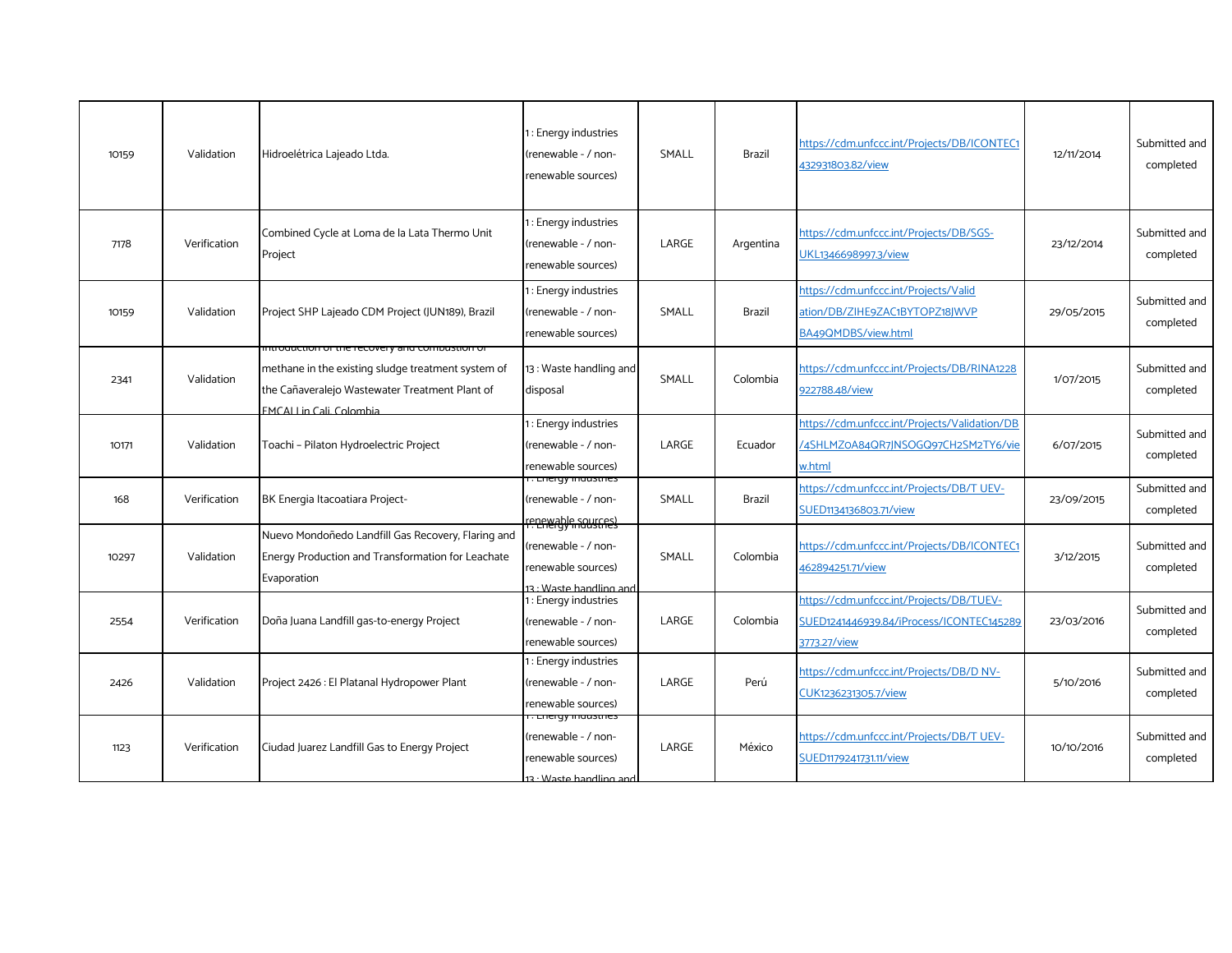| 5494 | Verification | Brascarbon Methane Recovery Project BCA-BRA-13                   | 13: Waste handling and<br>disposal                                  | SMALL | <b>Brazil</b> | https://cdm.unfccc.int/Projects/DB/D NV-<br>CUK1227774149.03/view                          | 22/11/2016 | Submitted and<br>completed |
|------|--------------|------------------------------------------------------------------|---------------------------------------------------------------------|-------|---------------|--------------------------------------------------------------------------------------------|------------|----------------------------|
| 5496 | Verification | Brascarbon Methane Recovery Project BCA-BRA-14                   | 13: Waste handling and<br>disposal                                  | SMALL | Brazil        | https://cdm.unfccc.int/Projects/DB/D NV-<br>CUK1267177398.99/view                          | 22/11/2016 | Submitted and<br>completed |
| 735  | Verification | La Vuelta and la Herradura hydroelectric project                 | 1: Energy industries<br>(renewable - / non-<br>renewable sources)   | LARGE | Colombia      | https://cdm.unfccc.int/Projects/DB/DNV-<br>CUK1161865279.03/view                           | 22/11/2016 | Submitted and<br>completed |
| 846  | Verification | La Venta II                                                      | 1: Energy industries<br>(renewable - / non-<br>renewable sources)   | LARGE | México        | https://cdm.unfccc.int/Projects/DB/AENOR116<br>8204945.7/view                              | 23/11/2016 | Submitted and<br>completed |
| 275  | Verification | Santa Ana Hydroelectric Plant                                    | : Energy industries<br>(renewable - / non-<br>renewable sources)    | SMALL | Colombia      | https://cdm.unfccc.int/Projects/DB/T UEV-<br>SUED1140544492.1/view                         | 25/11/2016 | Submitted and<br>completed |
| 5494 | Verification | <b>BRASCARBON Methane Recovery Project BCA-</b><br><b>BRA-13</b> | 13: Waste handling and<br>disposal                                  | SMALL | Brazil        | https://cdm.unfccc.int/Projects/DB/DNV-<br>CUK1323672022.28/view                           | 8/03/2017  | Submitted and<br>completed |
| 5496 | Verification | BRASCARBON Methane Recovery Project BCA-<br><b>BRA-14</b>        | 13: Waste handling and<br>disposal                                  | SMALL | <b>Brazil</b> | https://cdm.unfccc.int/Projects/DB/DNV-<br>CUK1323674056.54/view                           | 9/03/2017  | Submitted and<br>completed |
| 6411 | Verification | BRASCARBON Methane Recovery Project BCA-<br><b>BRA-15</b>        | 13: Waste handling and<br>disposal                                  | SMALL | Brazil        | https://cdm.unfccc.int/Projects/DB/RINA13395<br>98748.57/iProcess/ICONTEC1484153498.28/vie | 12/04/2017 | Submitted and<br>completed |
| 5492 | Verification | BRASCARBON Methane Recovery Project BCA-<br>BRA-09               | 13: Waste handling and<br>disposal                                  | SMALL | Brazil        | https://cdm.unfccc.int/Projects/DB/DNV-<br>CUK1323669062.72/view                           | 25/05/2017 | Submitted and<br>completed |
| 9798 | Verification | Suba and Usaquen hydroelectric CDM umbrella<br>project           | 1: Energy industries<br>(renewable - / non-<br>renewable sources)   | SMALL | Colombia      | https://cdm.unfccc.int/Projects/DB/ICONTEC1<br>38582584<br>5.93/view                       | 12/06/2017 | Submitted and<br>completed |
| 1123 | Verification | Ciudad Juarez Landfill Gas to Energy Project                     | (renewable - / non-<br>renewable sources)<br>a . Wasto bandling and | LARGE | Mexico        | https://cdm.unfccc.int/Projects/DB/TUEV-<br>SUED1179241731.11/view                         | 20/06/2017 | Submitted and<br>completed |
| 5484 | Verification | BRASCARBON Methane Recovery Project BCA-<br>BRA-04A              | 13: Waste handling and<br>disposal                                  | SMALL | <b>Brazil</b> | https://cdm.unfccc.int/Projects/DB/DNV-<br>CUK1323422275.71/view                           | 21/07/2017 | Submitted and<br>completed |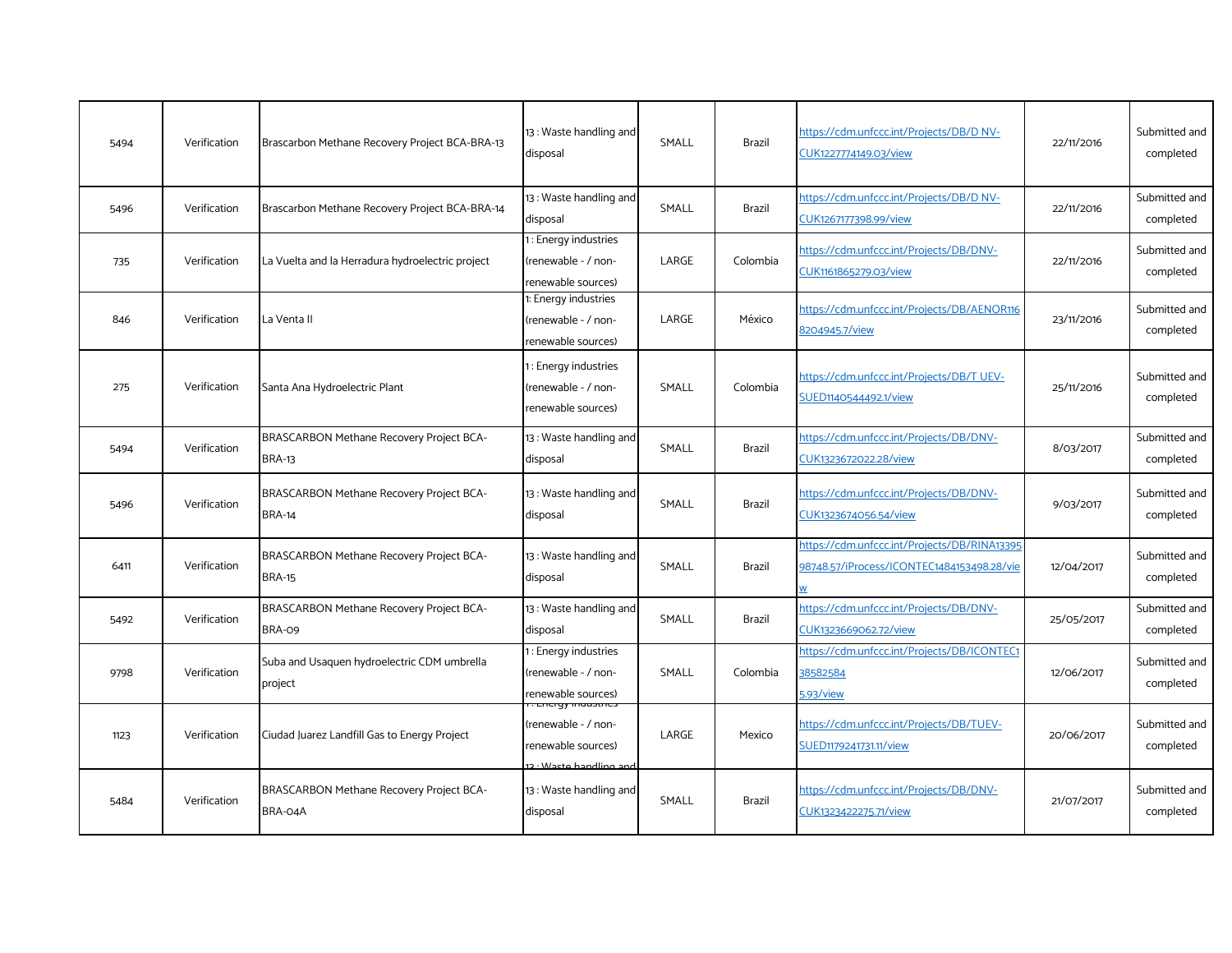| 6652 | Verification                                           | Orosi Wind Power Project                                   | : Energy industries<br>(renewable - / non-<br>renewable sources)  | LARGE | Costa Rica    | https://cdm.unfccc.int/Projects/DB/RWTUV13<br>42006180<br>48/view                                                                             | 19/10/2017 | Submitted and<br>completed |
|------|--------------------------------------------------------|------------------------------------------------------------|-------------------------------------------------------------------|-------|---------------|-----------------------------------------------------------------------------------------------------------------------------------------------|------------|----------------------------|
| 735  | Verification                                           | La Vuelta and La Herradura Hydroelectric Project           | 1: Energy industries<br>(renewable - / non-<br>renewable sources) | LARGE | Colombia      | https://cdm.unfccc.int/Projects/DB/DNV-<br>CUK1161865279.03/view                                                                              | 16/11/2017 | Submitted and<br>completed |
| 2554 | Verification                                           | Doña Juana Landfill gas-to-energy Project                  | 1: Energy industries<br>(renewable - / non-<br>renewable sources) | LARGE | Colombia      | https://cdm.unfccc.int/Projects/DB/TUEV-<br>SUED1241446939.84/CP/BCPH5CW16XZNLOT1<br>RSRB4UT5X2PVQG/iProcess/ICONTEC149644                    | 14/12/2017 | Submitted and<br>completed |
| 5494 | Verification                                           | BRASCARBON Methane Recovery Project BCA-<br><b>BRA-13</b>  | 13: Waste handling and<br>disposal                                | SMALL | Brazil        | https://cdm.unfccc.int/Projects/DB/DNV-<br>CUK1323672022.28/view                                                                              | 16/02/2018 | Submitted and<br>completed |
| 5496 | Verification                                           | BRASCARBON Methane Recovery Project BCA-<br><b>BRA-14</b>  | 13: Waste handling and<br>disposal                                | SMALL | Brazil        | https://cdm.unfccc.int/Projects/DB/DNV-<br>CUK1323674056.54/view                                                                              | 19/02/2018 | Submitted and<br>completed |
| 5484 | Verification                                           | BRASCARBON Methane Recovery Project BCA-<br>BRA-04A        | 13: Waste handling and<br>disposal                                | SMALL | <b>Brazil</b> | https://cdm.unfccc.int/Projects/DB/DNV-<br>CUK1323422275.71/iProcess/ICONTEC15487107<br>28.43/viehwttps://cdm.unfccc.int/Projects/DB/<br>DNV- | 24/05/2018 | Submitted and<br>completed |
| 5492 | Verification                                           | BRASCARBON Methane Recovery Project BCA-<br>BRA-09         | 13: Waste handling and<br>disposal                                | SMALL | Brazil        | https://cdm.unfccc.int/Projects/DB/DNV-<br>CUK1323669062.72/view                                                                              | 24/05/2018 | Submitted and<br>completed |
| 6411 | Verification                                           | BRASCARBON Methane Recovery Project BCA-<br><b>BRA-15</b>  | 13: Waste handling and<br>disposal                                | SMALL | Brazil        | https://cdm.unfccc.int/Projects/DB/RINA13395<br>98748.57/iProcess/ICONTEC1516219746.15/vie                                                    | 24/05/2018 | Submitted and<br>completed |
| 3347 | Renewal of<br>crediting period                         | Caruquia 9.76 MW hydroelectric project                     | : Energy industries<br>(renewable - / non-<br>renewable sources)  | SMALL | Colombia      | https://cdm.unfccc.int/Projects/DB/ICONTEC1<br>265229610.03/view                                                                              | 25/06/2018 | Submitted and<br>completed |
| 3455 | <b>RENEWAL OF</b><br><b>CREDITING</b><br><b>PERIOD</b> | BRASCARBON Methane Recovery Project BCA-<br>BRA-05, Brazil | 13: Waste handling and<br>disposal                                | SMALL | Brazil        | https://cdm.unfccc.int/Projects/DB/D NV-<br>CUK1267175509.52/view                                                                             | 20/08/2018 | Submitted and<br>completed |
| 3222 | Verification                                           | BRASCARBON Methane Recovery Project BCA-<br>BRA-08         | 13: Waste handling and<br>disposal                                | SMALL | <b>Brazil</b> | https://cdm.unfccc.int/Projects/DB/D NV-<br>CUK1260529957.22/view                                                                             | 20/08/2018 | Submitted and<br>completed |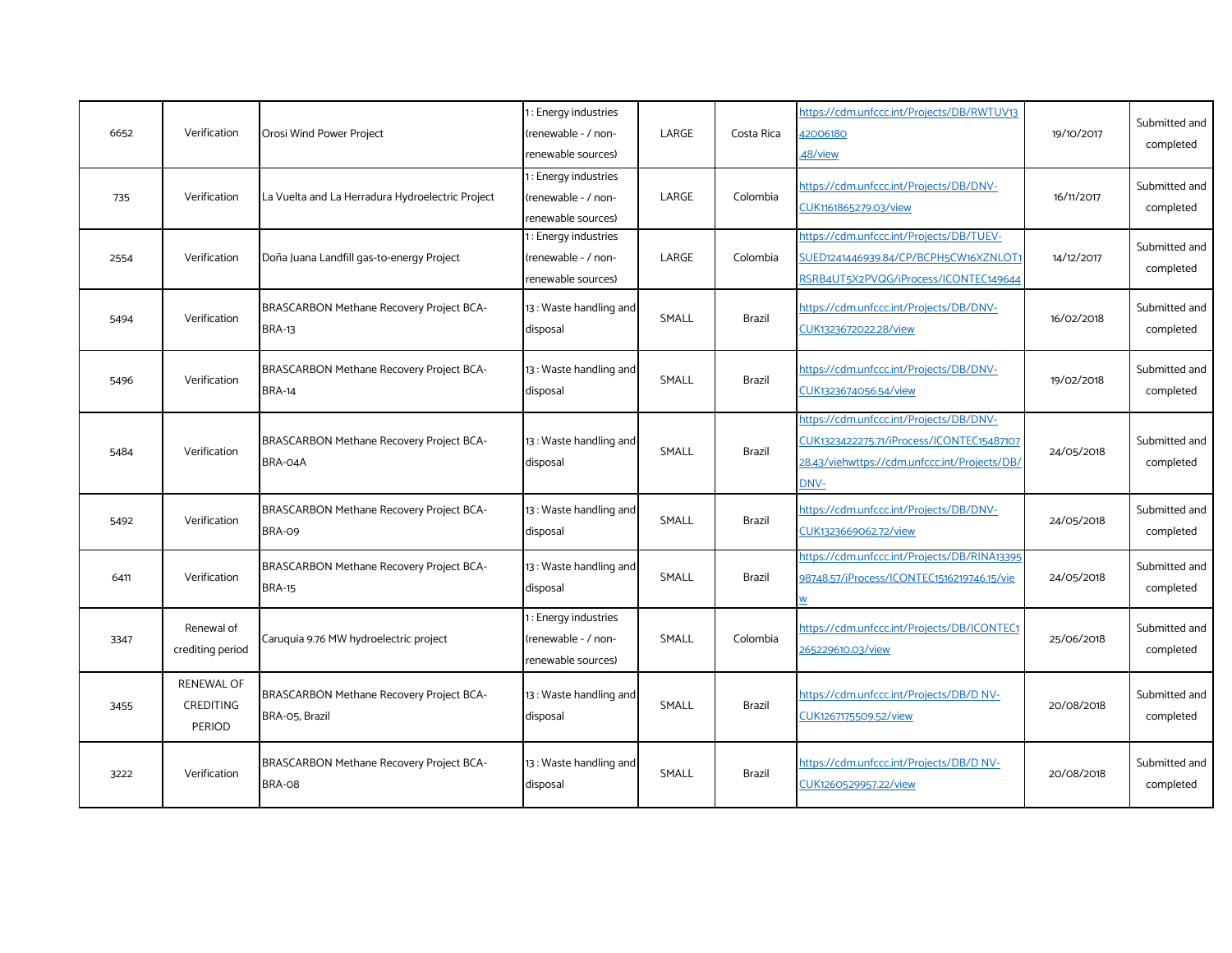|      |                  |                                              | r <del>. Lilergy muusules</del>           |       |          |                                                                    |            |                            |
|------|------------------|----------------------------------------------|-------------------------------------------|-------|----------|--------------------------------------------------------------------|------------|----------------------------|
| 1123 | Verification     | Ciudad Juarez Landfill Gas to Energy Project | renewable - / non-                        | LARGE | Mexico   | https://cdm.unfccc.int/Projects/DB/TUEV-<br>SUED1179241731.11/view | 12/09/2018 | Submitted and<br>completed |
|      |                  |                                              | <u>renewable sources)</u>                 |       |          |                                                                    |            |                            |
|      | Verification     |                                              | renewable - / non-                        | LARGE | Colombia | SUED1241446939.84/CP/BCPH5CW16XZNLOT1                              |            | Submitted and              |
| 2554 |                  | Doña Juana Landfill gas-to-energy Project    | renewable sources)                        |       |          | RSRB4UT5X2PVQG/iProcess/ICONTEC151034                              | 4/10/2018  | completed                  |
|      |                  |                                              | 3 · Waste handling and                    |       |          | <b>0087 41 R1/view</b>                                             |            |                            |
|      |                  |                                              | : Energy industries                       |       |          |                                                                    |            |                            |
| 1411 | Verification     | La Cascada 2.3 MW Hydroelectric Project      | (renewable - / non-                       | SMALL | Colombia | https://cdm.unfccc.int/Projects/DB/D NV-                           | 30/10/2018 | Submitted and              |
|      |                  |                                              | renewable sources)                        |       |          | CUK1194339650.07/view                                              |            | completed                  |
|      |                  |                                              | 1: Energy industries                      |       |          |                                                                    |            |                            |
| 846  | Verification     | La Venta II                                  | renewable - / non-                        | LARGE | México   | https://cdm.unfccc.int/Projects/DB/AENOR116                        | 2/11/2018  | Submitted and              |
|      |                  |                                              | renewable sources)                        |       |          | 8204945.7/view                                                     |            | completed                  |
|      |                  |                                              | 1: Energy industries                      |       |          |                                                                    |            |                            |
| 86   | Renewal of       | Poechos I Project                            | renewable - / non-                        | SMALL | Peru     | https://cdm.unfccc.int/Projects/DB/TUEV-                           | 14/11/2018 | Submitted and              |
|      | crediting period |                                              | renewable sources)                        |       |          | SUED1123850211.52/view                                             |            | completed                  |
|      |                  |                                              | i . Energy inidustries                    |       |          |                                                                    |            |                            |
| 3461 | Renewal of       | Rio Amoyá Run-of-River Hydro Project         | renewable - / non-                        | LARGE | Colombia | https://cdm.unfccc.int/Projects/DB/ICONTEC1                        | 10/12/2018 | Submitted and              |
|      | crediting period |                                              | renewable sources                         |       |          | 267618553.66/view                                                  |            | completed                  |
|      | Renewal of       | Aqua Fresca Multipurpose and Environmental   |                                           |       |          | https://cdm.unfccc.int/Projects/DB/D NV-                           |            | Submitted and              |
| 122  | creditind period | Services                                     | (renewable - / non-                       | SMALL | Colombia | CUK1132831273.89/view                                              | 18/12/2018 | completed                  |
|      |                  |                                              | enewable sources)<br>1: Energy industries |       |          |                                                                    |            |                            |
| 2554 | Renewal of       | Doña Juana Landfill gas-to-energy Project    | renewable - / non-                        | LARGE | Colombia | https://cdm.unfccc.int/Projects/DB/TUEV-                           | 26/12/2018 | Submitted and              |
|      | crediting period |                                              | renewable sources)                        |       |          | SUED1241446939.84/view                                             |            | completed                  |
|      |                  |                                              | 1: Energy industries                      |       |          |                                                                    |            |                            |
| 3461 | Validation       | Rio Amoyá Run-of-River Hydro Project         | (renewable - / non-                       | LARGE | Colombia | https://cdm.unfccc.int/Projects/DB/ICONTEC1                        | 14/01/2019 | Submitted and              |
|      |                  |                                              | renewable sources)                        |       |          | 267618553.66/view                                                  |            | completed                  |
|      |                  |                                              |                                           |       |          |                                                                    |            |                            |
|      |                  |                                              |                                           |       |          |                                                                    |            |                            |
| 5496 | Verification     | BRASCARBON Methane Recovery Project BCA-     | 13: Waste handling and                    | SMALL | Brazil   | CUK1323674056.54/iProcess/ICONTEC1539795                           | 7/03/2019  | Submitted and              |
|      |                  | <b>BRA-14</b>                                | disposal                                  |       |          | 095.33/view                                                        |            | completed                  |
|      |                  |                                              |                                           |       |          |                                                                    |            |                            |
|      | Renewal of       |                                              | r. Energy muusules                        |       |          | https://cdm.unfccc.int/Projects/DB/TUEV-                           |            | Submitted and              |
| 1123 |                  | Ciudad Juarez Landfill Gas to Energy Project | renewable - / non-                        | LARGE | Mexico   |                                                                    | 9/05/2019  |                            |
|      | crediting period |                                              | renewable sources)                        |       |          | SUED1179241731.11/view                                             |            | completed                  |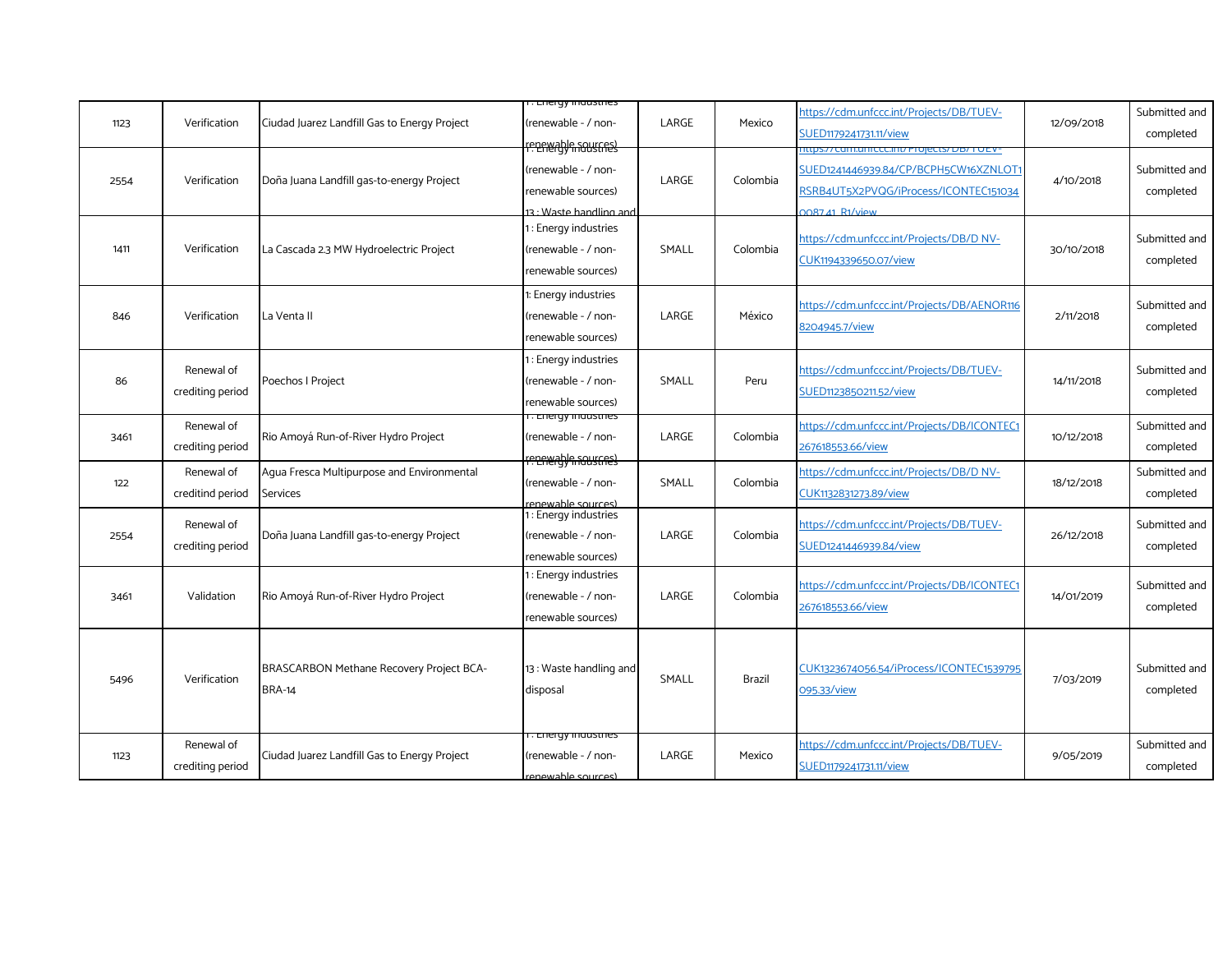| 5492 | Verification | BRASCARBON Methane Recovery Project BCA-<br>BRA-09                | 13: Waste handling and<br>disposal                                             | SMALL | Brazil        | https://cdm.unfccc.int/Projects/DB/DNV-<br>CUK1323669062.72/iProcess/ICONTEC1548710<br>525.39/view                                            | 6/06/2019  | Submitted and<br>completed |
|------|--------------|-------------------------------------------------------------------|--------------------------------------------------------------------------------|-------|---------------|-----------------------------------------------------------------------------------------------------------------------------------------------|------------|----------------------------|
| 5484 | Verification | BRASCARBON Methane Recovery Project BCA-<br>BRA-04A               | 13: Waste handling and<br>disposal                                             | SMALL | Brazil        | https://cdm.unfccc.int/Projects/DB/DNV-<br>CUK1323422275.71/iProcess/ICONTEC15487107<br>28.43/viehwttps://cdm.unfccc.int/Projects/DB/<br>DNV- | 14/06/2019 | Submitted and<br>completed |
| 6411 | Verification | BRASCARBON Methane Recovery Project BCA-<br><b>BRA-15</b>         | 13: Waste handling and<br>disposal                                             | SMALL | <b>Brazil</b> | https://cdm.unfccc.int/Projects/DB/RINA13395<br>98748.57/iProcess/ICONTEC1548711047.3/view                                                    | 14/06/2019 | Submitted and<br>completed |
| 3455 | Verification | <b>BRASCARBON Methane Recovery Project BCA-</b><br>BRA-05, Brazil | 13: Waste handling and<br>disposal                                             | SMALL | Brazil        | https://cdm.unfccc.int/Projects/DB/DNV-<br>CUK1267175509.52/CP/D0JEKBBB7UH0GHKR<br>Y6EADE6O1306UN/iProcess/ICONTEC154764<br>6778.83/view      | 17/06/2019 | Submitted and<br>completed |
| 3222 | Verification | BRASCARBON Methane Recovery Project BCA-<br>BRA-08                | 13: Waste handling and<br>disposal                                             | SMALL | Brazil        | https://cdm.unfccc.int/Projects/DB/DNV-<br>CUK1260529957.22/CP/QH3J74TB9RS6XPWJT<br>WDDNMoGFoPOOK/iProcess/ICONTEC15476<br>46286.96/view      | 17/06/2019 | Submitted and<br>completed |
| 1123 | Verification | Ciudad Juarez Landfill Gas to Energy Project                      | renewable - / non-<br>renewable sources)<br>13: Waste handling and<br>dicnocal | LARGE | Mexico        | https://cdm.unfccc.int/Projects/DB/TUEV-<br>SUED1179241731.11/CP/E9PSKYD9M5Y42DBRQ<br>DQCVPGW8EAGZL/iProcess/ICONTEC1518817<br>785.67/view    | 12/07/2019 | Submitted and<br>completed |
| 735  | Verification | La Vuelta and la Herradura hydroelectric project                  | 1: Energy industries<br>renewable - / non-<br>renewable sources)               | LARGE | Colombia      | https://cdm.unfccc.int/Projects/DB/DNV-<br>CUK1161865279.03/CP/444BQ66FAJLQ2UAJV8<br>SBoXD3SA5J48/iProcess/ICONTEC1527107148.<br>92/view      | 2/08/2019  | Submitted and<br>completed |
| 3224 | Verification | Cable Cars Metro Medellín, Colombia                               | 7: Transporte                                                                  | SMALL | Colombia      | https://cdm.unfccc.int/Projects/DB/TUEV-<br>SUED1260805836.78/iProcess/ICONTEC15373<br>05041.89/view                                          | 4/10/2019  | Submitted and<br>completed |
| 7100 | Verification | Los Cocos II Wind Farm Project                                    | <del>r. Lhergy muusules</del><br>renewable - / non-<br>renewable sources)      | LARGE | Colombia      | https://cdm.unfccc.int/Projects/DB/RWTUV13<br>46067874.54/view                                                                                | 4/10/2019  | Submitted and<br>completed |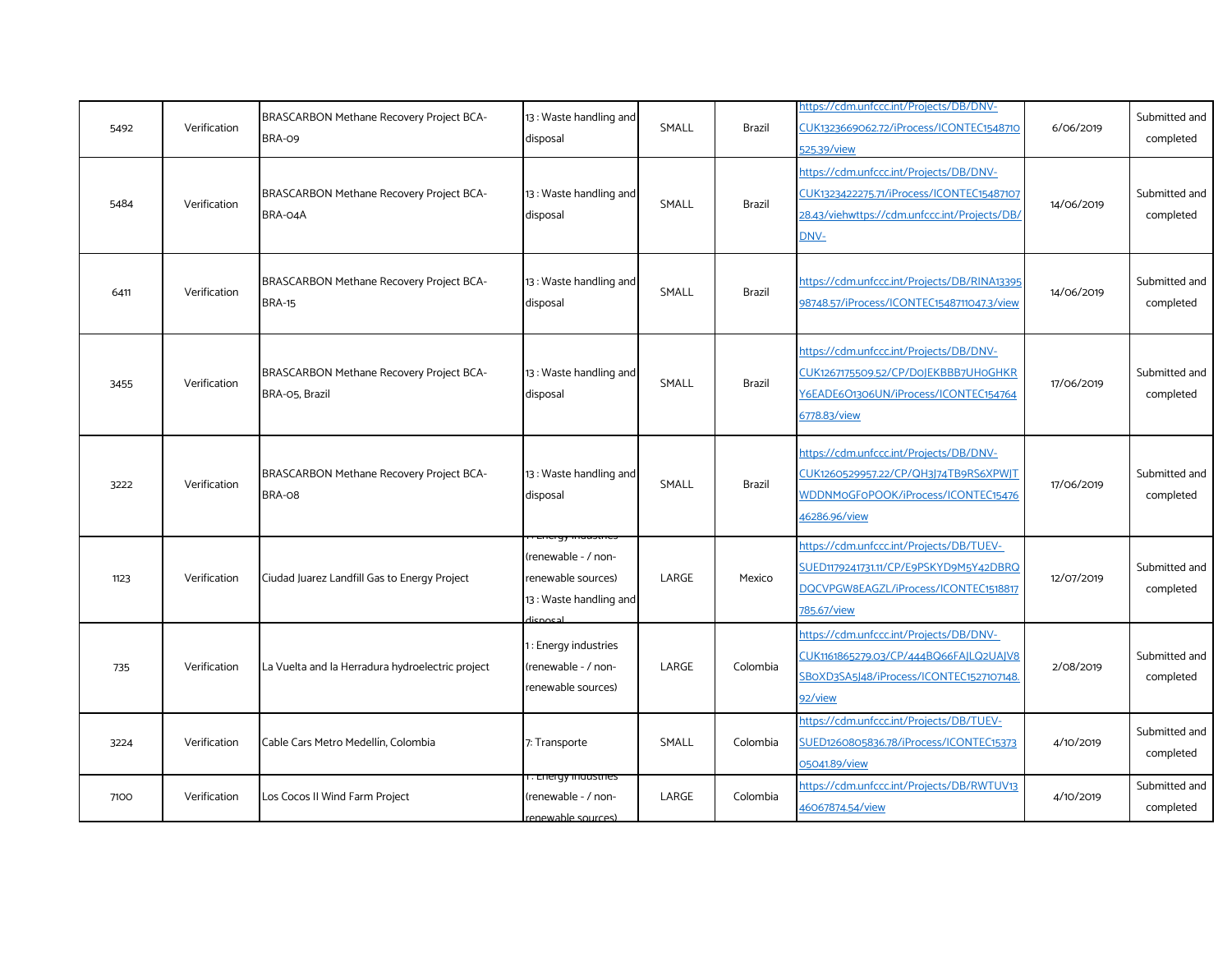| 7093  | Verification                   | Los Cocos Wind Farm Project                                                                                                                                            | : Energy industries<br>(renewable - / non-<br>renewable sources)                                     | LARGE | Colombia      | https://cdm.unfccc.int/Projects/DB/RWTUV13<br>46059974.32/view                                                                               | 4/10/2019  | Submitted and<br>completed |
|-------|--------------------------------|------------------------------------------------------------------------------------------------------------------------------------------------------------------------|------------------------------------------------------------------------------------------------------|-------|---------------|----------------------------------------------------------------------------------------------------------------------------------------------|------------|----------------------------|
| 1123  | Verification                   | Ciudad Juarez Landfill Gas to Energy Project                                                                                                                           | . Energy mausures<br>(renewable - / non-<br>renewable sources)<br>13: Waste handling and<br>disposal | LARGE | Mexico        | https://cdm.unfccc.int/Projects/DB/TUEV-<br>SUED1179241731.11/CP/E9PSKYD9M5Y42DBRQ<br>DQCVPGW8EAGZL/iProcess/ICONTEC1547761<br>725.21/view   | 10/10/2019 | Submitted and<br>completed |
| 5494  | Verification                   | Brascarbon Methane Recovery Project BCA-BRA-13                                                                                                                         | 13: Waste handling and<br>disposal                                                                   | SMALL | Brazil        | https://cdm.unfccc.int/Projects/DB/DNV-<br>CUK1323672022.28/iProcess/ICONTEC1563208<br>915.2/viehwttps://cdm.unfccc.int/Projects/DB/<br>DNV- | 10/12/2019 | Submitted and<br>completed |
| 5496  | Verification                   | BRASCARBON Methane Recovery Project BCA-<br><b>BRA-14</b>                                                                                                              | 13: Waste handling and<br>disposal                                                                   | SMALL | <b>Brazil</b> | https://cdm.unfccc.int/Projects/DB/DNV-<br>CUK1323674056.54/iProcess/ICONTEC156320<br>9038.8/view                                            | 13/12/2019 | Submitted and<br>completed |
| 5496  | Verification                   | Brascarbon Methane Recovery Project BCA-BRA-14                                                                                                                         | 13 : Waste handling and<br>disposal                                                                  | SMALL | <b>Brazil</b> | https://cdm.unfccc.int/Projects/DB/DNV-<br>CUK1323674056.54/iProcess/ICONTEC156320<br>9038.8/view                                            | 13/12/2019 | Submitted and<br>completed |
| 2341  | Verification                   | ππισααστιση σητής τουνοηγ από compustion (<br>methane in the existing sludge treatment system of<br>the Cañaveralejo Wastewater Treatment Plant of<br>$EMCAL$ Lin Cali | 13: Waste handling and<br>disposal                                                                   | SMALL | Colombia      | https://cdm.unfccc.int/Projects/DB/RINA1228<br>922788.48/iProcess/ICONTEC1408455919.93/vi<br>ew                                              | 13/12/2019 | Submitted and<br>completed |
| 10236 | Verification                   | Sogamoso Hydroelectric Project                                                                                                                                         | . Energy muusules<br>(renewable - / non-<br>reneren ble sources                                      | LARGE | Colombia      | https://cdm.unfccc.int/Projects/DB/RINA1450<br>801385.61/view                                                                                | 20/12/2019 | Submitted and<br>completed |
| 3599  | Renewal of<br>crediting period | Bajo Tuluá Minor Hydroelectric Power Plant (3599)                                                                                                                      | (renewable - / non-                                                                                  | LARGE | Colombia      | https://cdm.unfccc.int/Projects/DB/AENOR127<br>0024011.59/view                                                                               | 20/12/2019 | Submitted and<br>completed |
| 735   | Verification                   | La Vuelta and la Herradura hydroelectric project                                                                                                                       | reneredy may serve the<br>(renewable - / non-<br>renewable sources)                                  | LARGE | Colombia      | <u> III CCCIITIV PTOJECtS/ DD/ DINVE</u><br>CUK1161865279.03/CP/LNKQLXTN9ZSVTDS9<br>YXC2115NqXEDQR/iProcess/ICONTEC1631894                   | 11/05/2022 | Submitted and<br>completed |
| 735   | Verification                   | La Vuelta and la Herradura hydroelectric project                                                                                                                       | 1: Energy industries<br>(renewable - / non-<br>renewable sources)                                    | LARGE | Colombia      | https://cdm.unfccc.int/Projects/DB/DNV-<br>CUK1161865279.03/CP/444BQ66FAJLQ2UAJV8<br>SBOXD3SA5J48/iProcess/ICONTEC1559927253<br>53/view      | 2/01/2020  | Submitted and<br>completed |
| 3570  | Renewal of<br>crediting period | Alto Tuluá Minor Hydroelectric Power Plant (3570)                                                                                                                      | i . Energy industries<br>(renewable - / non-<br>renewable sources)                                   | LARGE | Colombia      | https://cdm.unfccc.int/Projects/DB/AENOR126<br>9848466.91/view                                                                               | 13/01/2020 | Submitted and<br>completed |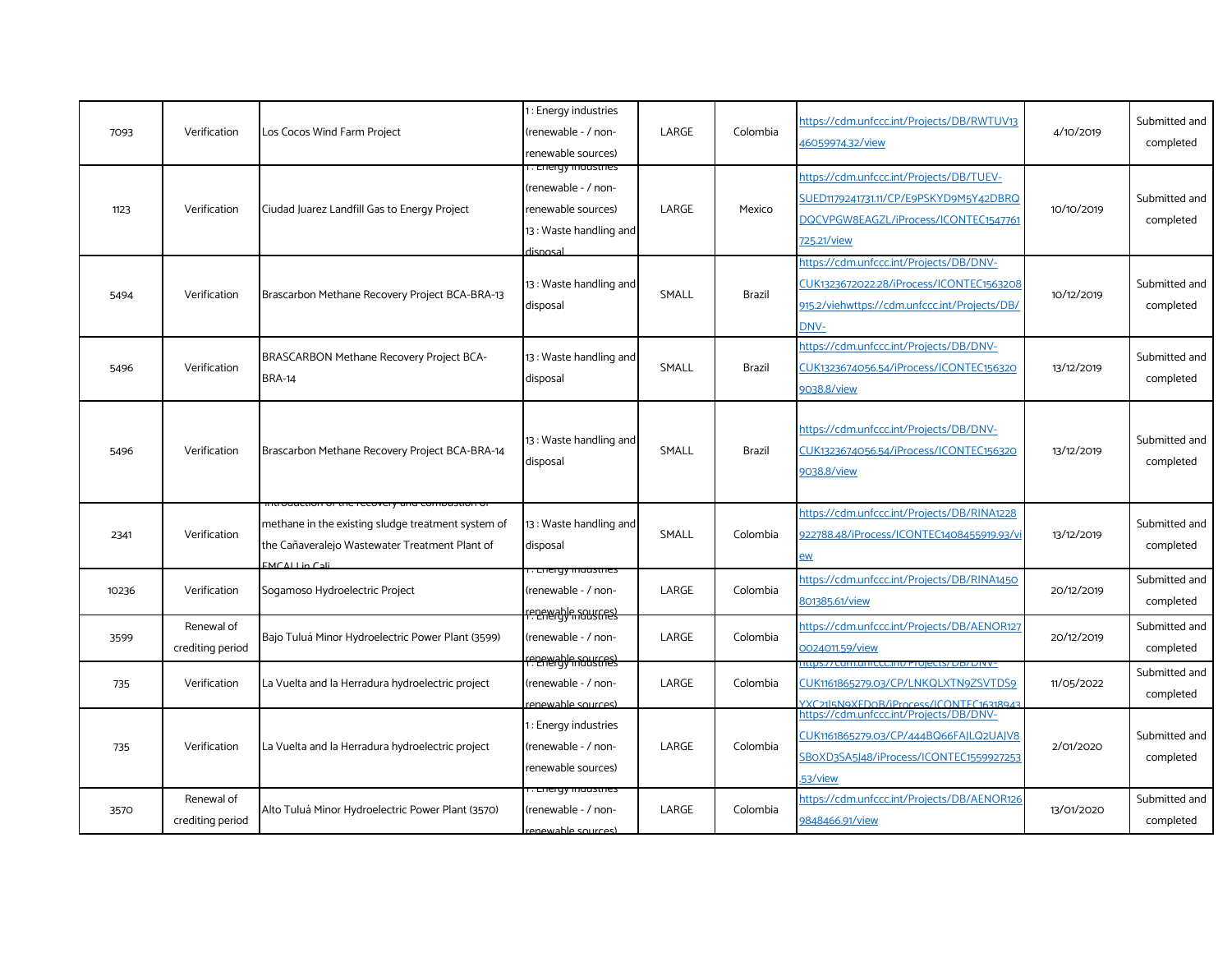| 2554  | Verification<br><b>RENEWAL OF</b> | Doña Juana Landfill gas-to-energy Project                  | 1: Energy industries<br>(renewable - / non-<br>renewable sources)<br>13: Waste handling and<br>disposal<br>1: Energy industries | LARGE | Colombia      | https://cdm.unfccc.int/Projects/DB/TUEV-<br>SUED1241446939.84/CP/BCPH5CW16XZNLOT<br>RSRB4U5X2PVQG/iProcess/ICONTEC1510340<br>087.41/view<br>https://cdm.unfccc.int/Projects/DB/AENOR124 | 29/01/2020 | Submitted and<br>completed |
|-------|-----------------------------------|------------------------------------------------------------|---------------------------------------------------------------------------------------------------------------------------------|-------|---------------|-----------------------------------------------------------------------------------------------------------------------------------------------------------------------------------------|------------|----------------------------|
| 2600  | CREDITING<br><b>PERIOD</b>        | Amaime Minor Hydroelectric Power Plant                     | (renewable - / non-<br>renewable sources)                                                                                       | LARGE | Colombia      | 3250387.39/iProcess/ICONTEC1565730810.44/<br>view                                                                                                                                       | 13/02/2020 | Submitted and<br>completed |
| 6411  | Verification                      | BRASCARBON Methane Recovery Project BCA-<br><b>BRA-15</b>  | 13: Waste handling and<br>disposal                                                                                              | SMALL | Brazil        | https://cdm.unfccc.int/Projects/DB/RINA13395<br>98748.57/iProcess/ICONTEC1571253073.29/vie<br>W                                                                                         | 13/02/2020 | Submitted and<br>completed |
| 5484  | Verification                      | BRASCARBON Methane Recovery Project BCA-<br>BRA-04A        | 13: Waste handling and<br>disposal                                                                                              | SMALL | Brazil        | https://cdm.unfccc.int/Projects/DB/DNV-<br>CUK1323422275.71/iProcess/ICONTEC157367151<br>0.45/view                                                                                      | 26/03/2020 | Submitted and<br>completed |
| 5492  | Verification                      | BRASCARBON Methane Recovery Project BCA-<br>BRA-09         | 13: Waste handling and<br>disposal                                                                                              | SMALL | <b>Brazil</b> | https://cdm.unfccc.int/Projects/DB/DNV-<br>CUK1323669062.72/iProcess/ICONTEC1573671<br>608.05/view                                                                                      | 26/03/2020 | Submitted and<br>completed |
| 10236 | Verification                      | Sogamoso Hydroelectric Project                             | 1: Energy industries<br>(renewable - / non-<br>renewable sources)                                                               | LARGE | Colombia      | https://cdm.unfccc.int/Projects/DB/RINA1450<br>801385.61/iProcess/ICONTEC1560262736.61/vi<br>ew                                                                                         | 28/04/2020 | Submitted and<br>completed |
| 846   | Verification                      | La Venta II                                                | 1: Energy industries<br>renewable - / non-<br>renewable sources)                                                                | LARGE | México        | https://cdm.unfccc.int/Projects/DB/AENOR116<br>8204945.7/CP/HDI3ZXC6ICLPDZ8MM3FFHWB<br>1MJ4QDK/iProcess/ICONTEC1557783591.34/vie<br>W                                                   | 4/05/2020  | Submitted and<br>completed |
| 3455  | Verification                      | BRASCARBON Methane Recovery Project BCA-BRA-<br>05, Brazil | 13 : Waste handling and<br>disposal                                                                                             | SMALL | Brazil        | https://cdm.unfccc.int/Projects/DB/DNV-<br>CUK1267175509.52/CP/D0JEKBBB7UH0GHKR<br>Y6EADE6O1306UN/iProcess/ICONTEC1579113<br>975.47/view                                                | 3/06/2020  | Submitted and<br>completed |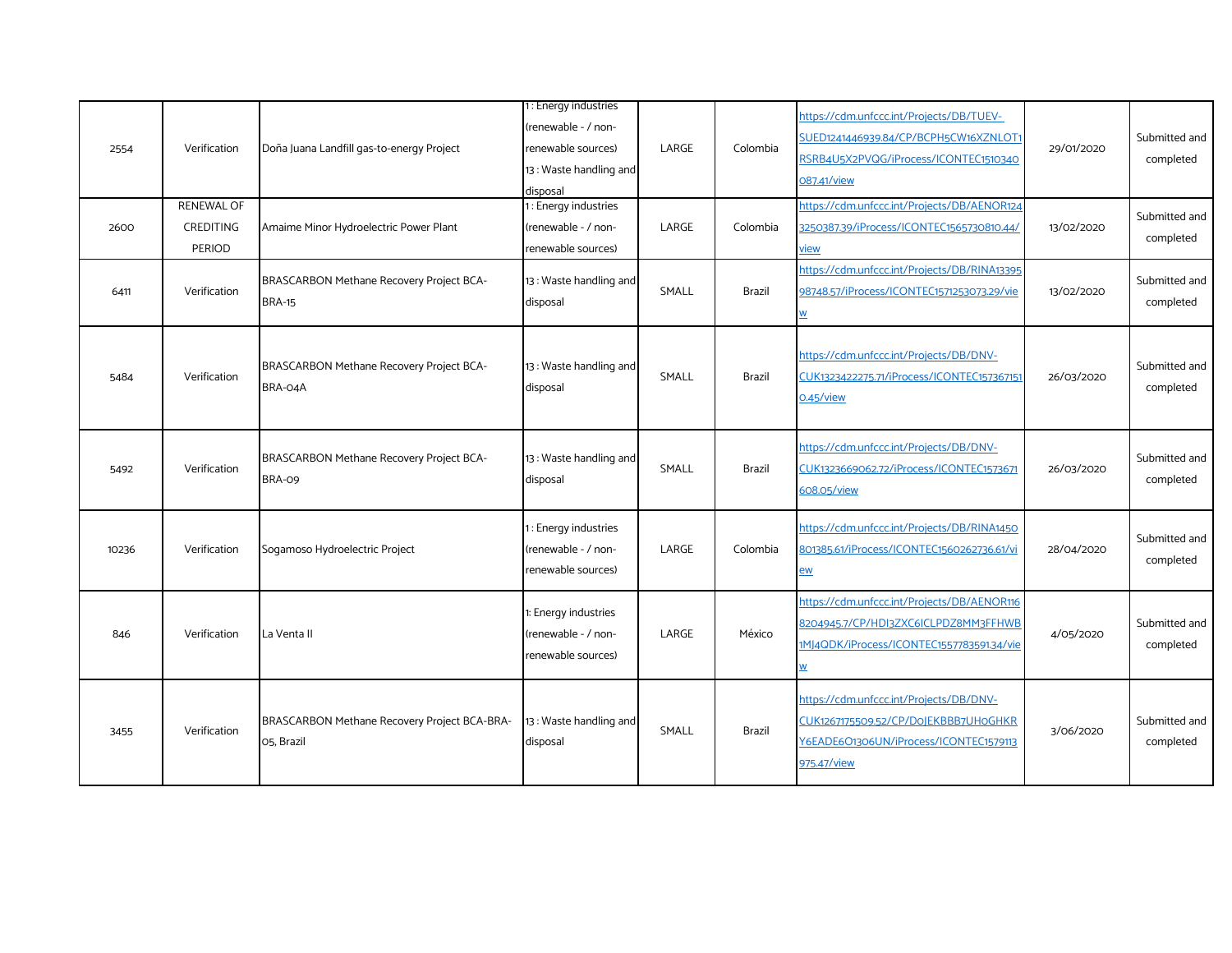| 3222  | Verification                   | BRASCARBON Methane Recovery Project BCA-BRA-<br>08, Brazil     | 13: Waste handling and<br>disposal                                | SMALL | <b>Brazil</b> | CUK1260529957.22/CP/QH3J74TB9RS6XPWJT<br>WDDNMoGFoPOOK/iProcess/ICONTEC157911<br><u> 2007-01/http://winter.com/winter.com/html</u> | 17/06/2020 | Submitted and<br>completed |
|-------|--------------------------------|----------------------------------------------------------------|-------------------------------------------------------------------|-------|---------------|------------------------------------------------------------------------------------------------------------------------------------|------------|----------------------------|
| 194   | Verification                   | Jepirachi Wind Power Project                                   | 1: Energy industries<br>(renewable - / non-<br>renewable sources) | LARGE | Colombia      | UKL1135244574.04/CP/DKZSQEF9K4PEEZZX1<br>U71GZGKRLooLD/iProcess/ICONTEC1564409<br>$O16$ / $N$ aw                                   | 30/07/2020 | Submitted and<br>completed |
| 9798  | Verification                   | Suba and Usaquen hydroelectric CDM umbrella<br>project         | 1: Energy industries<br>(renewable - / non-<br>renewable sources) | SMALL | Colombia      | https://cdm.unfccc.int/Projects/DB/ICONTEC1<br>385825845.93/iProcess/ICONTEC1568126320.3<br>3/view                                 | 30/07/2020 | Submitted and<br>completed |
| 9830  | Verification                   | Cucuana Hydroelectric Power Plant                              | 1: Energy industries<br>(renewable - / non-<br>renewable sources) | LARGE | Colombia      | https://cdm.unfccc.int/Projects/DB/AENOR138<br>7796236.04/iProcess/ICONTEC1569535720.59/<br><u>view</u>                            | 10/08/2020 | Submitted and<br>completed |
| 10236 | Verification                   | Sogamoso Hydroelectric Project                                 | 1: Energy industries<br>(renewable - / non-<br>renewable sources) | LARGE | Colombia      | https://cdm.unfccc.int/Projects/DB/RINA1450<br>801385.61/iProcess/ICONTEC1581606613.4/vie                                          | 20/08/2020 | Submitted and<br>completed |
| 122   | Verification                   | Agua Fresca Multipurpose and environmental services<br>project | 1: Energy industries<br>(renewable - / non-<br>renewable sources) | SMALL | Colombia      | https://cdm.unfccc.int/Projects/DB/DNV-<br>CUK1132831273.89/view                                                                   | 31/08/2020 | Submitted and<br>completed |
| 5496  | Renewal of<br>crediting period | BRASCARBON Methane Recovery Project BCA-BRA-<br>14             | 13: Waste handling and<br>disposal                                | SMALL | <b>Brazil</b> | https://cdm.unfccc.int/Projects/DB/DNV-<br>CUK1323674056.54/view                                                                   | 10/09/2020 | Submitted and<br>completed |
| 5494  | Renewal of<br>crediting period | BRASCARBON Methane Recovery Project BCA-BRA-13                 | 13: Waste handling and<br>disposal                                | SMALL | Brazil        | https://cdm.unfccc.int/Projects/DB/DNV-<br>CUK1323672022.28/view                                                                   | 13/09/2020 | Submitted and<br>completed |
| 6411  | Renewal of<br>crediting period | BRASCARBON Methane Recovery Project BCA-BRA-<br>15, Brazil     | 13: Waste handling and<br>disposal                                | SMALL | <b>Brazil</b> | https://cdm.unfccc.int/Projects/DB/RINA13395<br>98748.57/view                                                                      | 22/09/2020 | Submitted and<br>completed |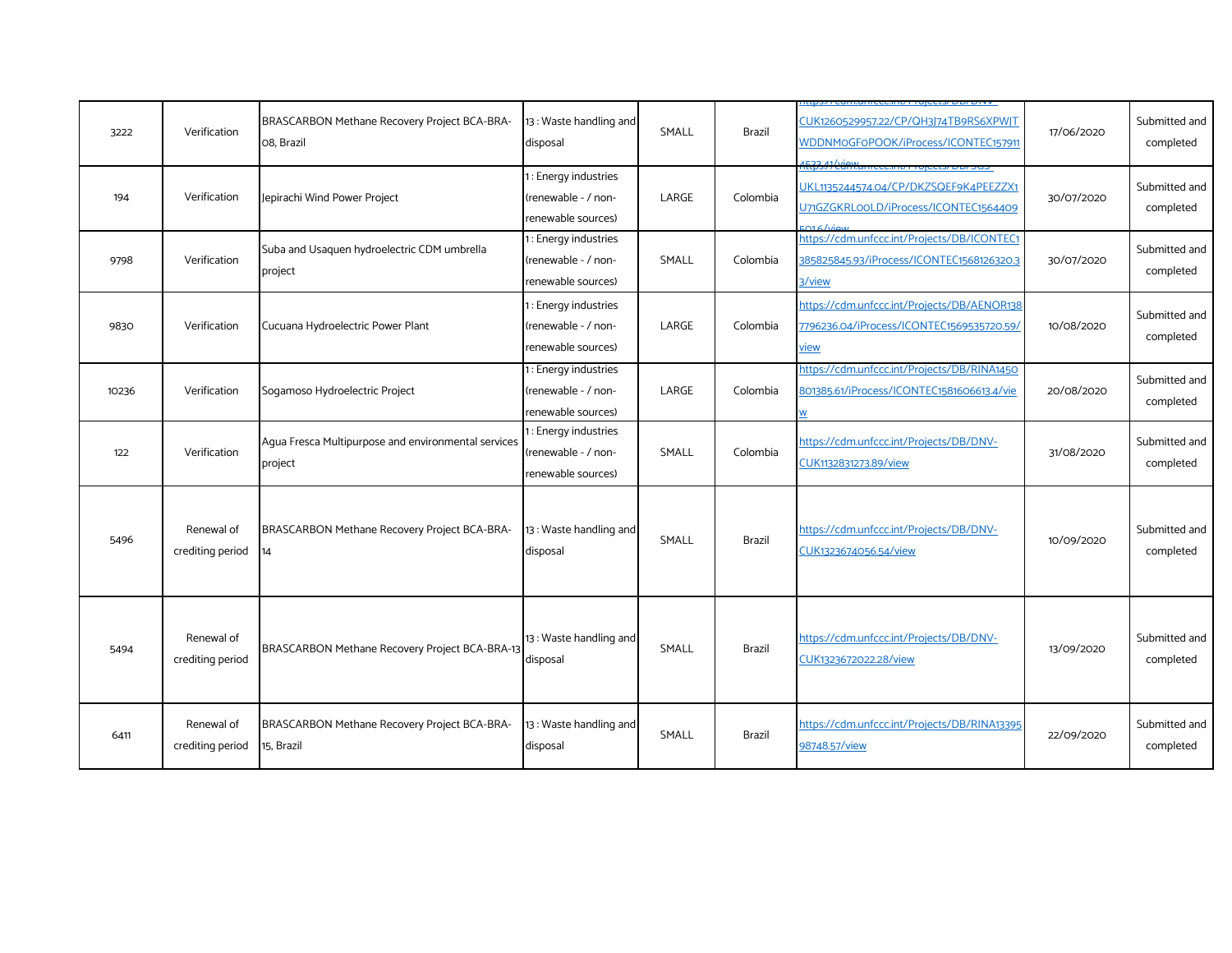| 5484 | Renewal of<br>crediting period | BRASCARBON Methane Recovery Project BCA-BRA-<br>04               | 13 : Waste handling and<br>disposal                                                        | SMALL | Brazil        | https://cdm.unfccc.int/Projects/DB/DNV-<br>CUK1323422275.71/view                                                                           | 24/09/2020 | Submitted and<br>completed |
|------|--------------------------------|------------------------------------------------------------------|--------------------------------------------------------------------------------------------|-------|---------------|--------------------------------------------------------------------------------------------------------------------------------------------|------------|----------------------------|
| 5492 | Renewal of<br>crediting period | BRASCARBON Methane Recovery Project BCA-BRA-<br>O <sub>9</sub>   | 13: Waste handling and<br>disposal                                                         | SMALL | <b>Brazil</b> | https://cdm.unfccc.int/Projects/DB/DNV-<br>CUK1323669062.72/view                                                                           | 30/09/2020 | Submitted and<br>completed |
| 8756 | Verification                   | Providencia I: 1.8MW Small Hydro Power<br><b>GenerationPlant</b> | : Energy industries<br>(renewable - / non-<br>renewable sources)                           | SMALL | Colombia      | https://cdm.unfccc.int/Projects/DB/ICONTEC1<br>355436169.82/iProcess/ICONTEC1588953886.9<br>1/view                                         | 31/12/2020 | Submitted and<br>completed |
| 6588 | Renewal of<br>crediting period | Dos Mares Hydroelectric Project                                  | : Energy industries<br>(renewable - / non-<br>renewable sources)                           | LARGE | Panamá        | https://cdm.unfccc.int/Projects/DB/ERM-<br>CVS1341312527.45/view                                                                           | 28/01/2021 | Submitted and<br>completed |
| 8756 | Renewal of<br>crediting period | Providencia I: 1.8MW Small Hydro Power Generation<br>Plant.      | : Energy industries<br>(renewable - / non-<br>renewable sources)                           | SMALL | Colombia      | https://cdm.unfccc.int/Projects/DB/ICONTEC1<br>355436169.82/view                                                                           | 7/02/2021  | Submitted and<br>completed |
| 6652 | Verification                   | "Orosí Wind Power Project"                                       | : Energy industries<br>(renewable - / non-<br>renewable sources)                           | LARGE | Costa Rica    | https://cdm.unfccc.int/Projects/DB/RWTUV13<br>42006180.48/view                                                                             | 11/02/2021 | Submitted and<br>completed |
| 3455 | Verification                   | BRASCARBON Methane Recovery Project BCA-BRA-<br>O5, Brazil       | 13: Waste handling and<br>disposal                                                         | SMALL | <b>Brazil</b> | https://cdm.unfccc.int/Projects/DB/DNV-<br>CUK1267175509.52/view                                                                           | 14/05/2021 | Submitted and<br>completed |
| 3222 | Verification                   | BRASCARBON Methane Recovery Project BCA-BRA-<br>O8. Brazil       | 13: Waste handling and<br>disposal                                                         | SMALL | <b>Brazil</b> | https://cdm.unfccc.int/Projects/DB/DNV-<br>CUK1260529957.22/view                                                                           | 4/06/2021  | Submitted and<br>completed |
| 1123 | Verification                   | Ciudad Juarez Landfill Gas to Energy Project                     | : Energy industries<br>(renewable - / non-<br>renewable sources)<br>13: Waste handling and | LARGE | Mexico        | https://cdm.unfccc.int/Projects/DB/TUEV-<br>SUED1179241731.11/CP/E9PSKYD9M5Y42DBRQ<br>DQCVPGW8EAGZL/iProcess/ICONTEC1612205<br>658.38/view | 9/06/2021  | Submitted and<br>completed |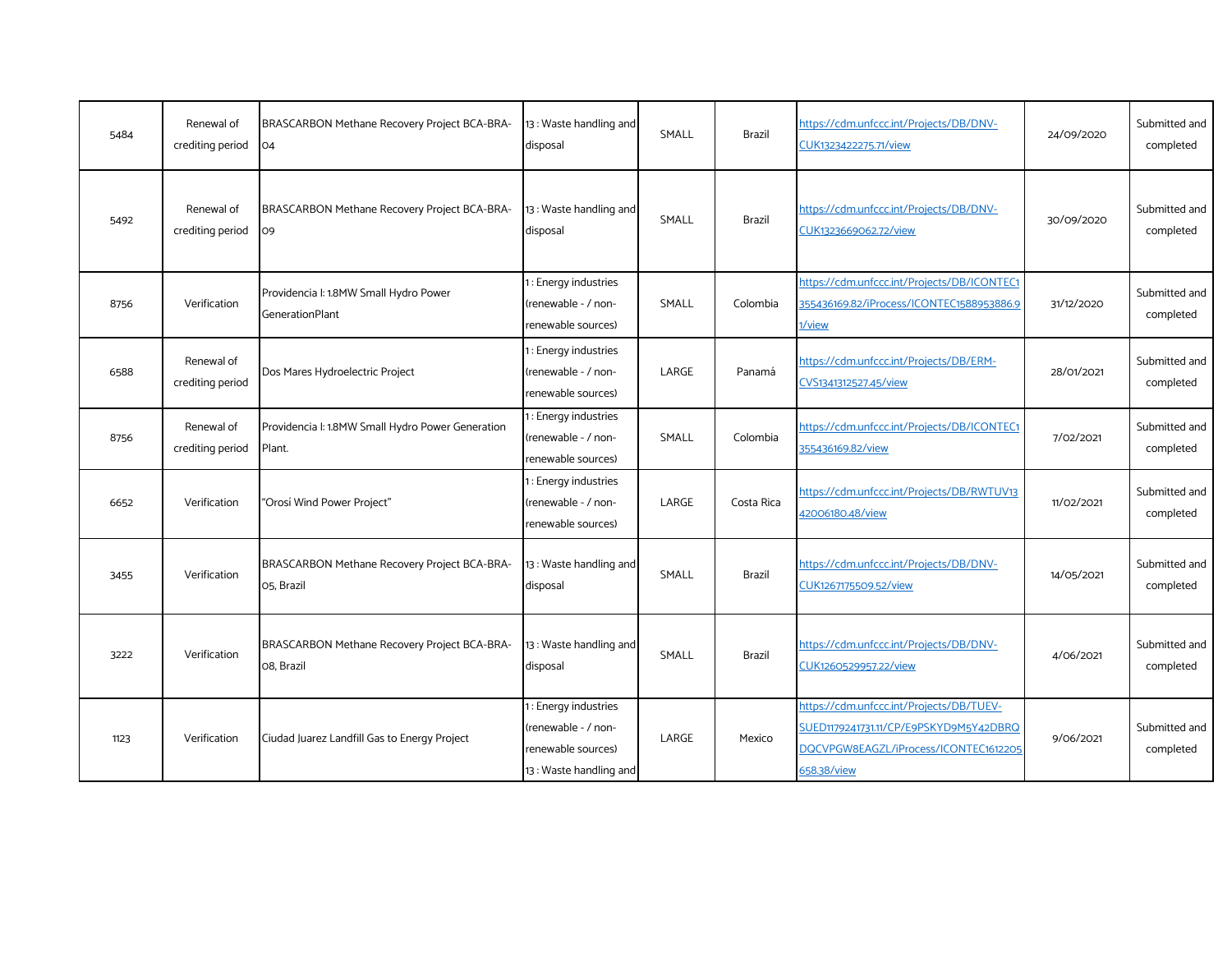| 5484 | Verification                                       | BRASCARBON Methane Recovery Project BCA-<br>BRA-04A                                                                 | 13: Waste handling and<br>disposal                                | SMALL | Brazil        | https://cdm.unfccc.int/Projects/DB/DNV-<br>CUK1323422275.71/view                                                                               | 4/02/2022  | Rejected                   |
|------|----------------------------------------------------|---------------------------------------------------------------------------------------------------------------------|-------------------------------------------------------------------|-------|---------------|------------------------------------------------------------------------------------------------------------------------------------------------|------------|----------------------------|
| 5492 | Verification                                       | BRASCARBON Methane Recovery Project BCA-<br><b>BRA-09</b>                                                           | 13: Waste handling and<br>disposal                                | SMALL | <b>Brazil</b> | https://cdm.unfccc.int/Projects/DB/DNV-<br>CUK1323669062.72/view                                                                               | 11/08/2021 | Submitted and<br>completed |
| 6411 | Verification                                       | BRASCARBON Methane Recovery Project BCA-<br><b>BRA-15</b>                                                           | 13: Waste handling and<br>disposal                                | SMALL | Brazil        | https://cdm.unfccc.int/Projects/DB/RINA13395<br>98748.57/CP/YK2HS7X202UO1WN8F0EJJN36X<br>ZDRMG/iProcess/ICONTEC1610568339.9_R1/vi<br><u>ew</u> | 4/02/2022  | Rejected                   |
| 1123 | Verification                                       | Ciudad Juarez Landfill Gas to Energy Project                                                                        | 1: Energy industries<br>(renewable - / non-<br>renewable sources) | LARGE | Mexico        | https://cdm.unfccc.int/Projects/DB/TUEV-<br>SUED1179241731.11/view                                                                             | 19/08/2021 | Submitted and<br>completed |
| 8759 | Renewal of<br>crediting period<br>and Verification | Providencia III: 9.11MW Small Hydro Power<br><b>Generation Plant</b>                                                | 1: Energy industries<br>(renewable - / non-<br>renewable sources) | SMALL | Colombia      | https://cdm.unfccc.int/Projects/DB/ICONTEC1<br>355437778.59/view                                                                               | 4/03/2022  | Submitted and<br>completed |
| 8759 | Verification                                       | Providencia III: 9.11MW Small Hydro Power<br><b>Generation Plant</b>                                                | 1: Energy industries<br>(renewable - / non-<br>renewable sources) | SMALL | Colombia      | https://cdm.unfccc.int/Projects/DB/ICONTEC1<br>355437778.59/iProcess/ICONTEC1622041131.18/<br><u>view</u>                                      | 2/12/2021  | Submitted and<br>completed |
| 9199 | post-registration<br>change and<br>Verification    | CDM Project for Forestry Restoration in Productive<br>and Biological Corridors in the Eastern Plains of<br>Colombia | 14 : Afforestation and<br>reforestation                           | LARGE | Colombia      | https://cdm.unfccc.int/Projects/DB/DNV-<br>CUK1356495554.91/view                                                                               | 27/10/2021 | Submitted and<br>completed |
| N/R  | Validation                                         | Recycling of Polyethylene Terephthalate (PET) at<br>ENKA's plant in Colombia                                        | 13 Waste Handling and<br>Disposal.                                | SMALL | Colombia      | https://cdm.unfccc.int/Projects/Validation/DB<br>/O8ZNO9QJ6L9I09LYM5UGAV83AJX5E9/view<br><u>html</u>                                           | In process | In process                 |
| N/R  | Validation                                         | Energy efficient equipment in mix use LE PARC<br>project                                                            | 3: Energy Demand                                                  | SMALL | Ecuador       | https://cdm.unfccc.int/Projects/Validation/DB<br>/G9MORCYE7O5W84WUYV1U1EY618ALK3/vie<br>w.html                                                 | In process | In process                 |